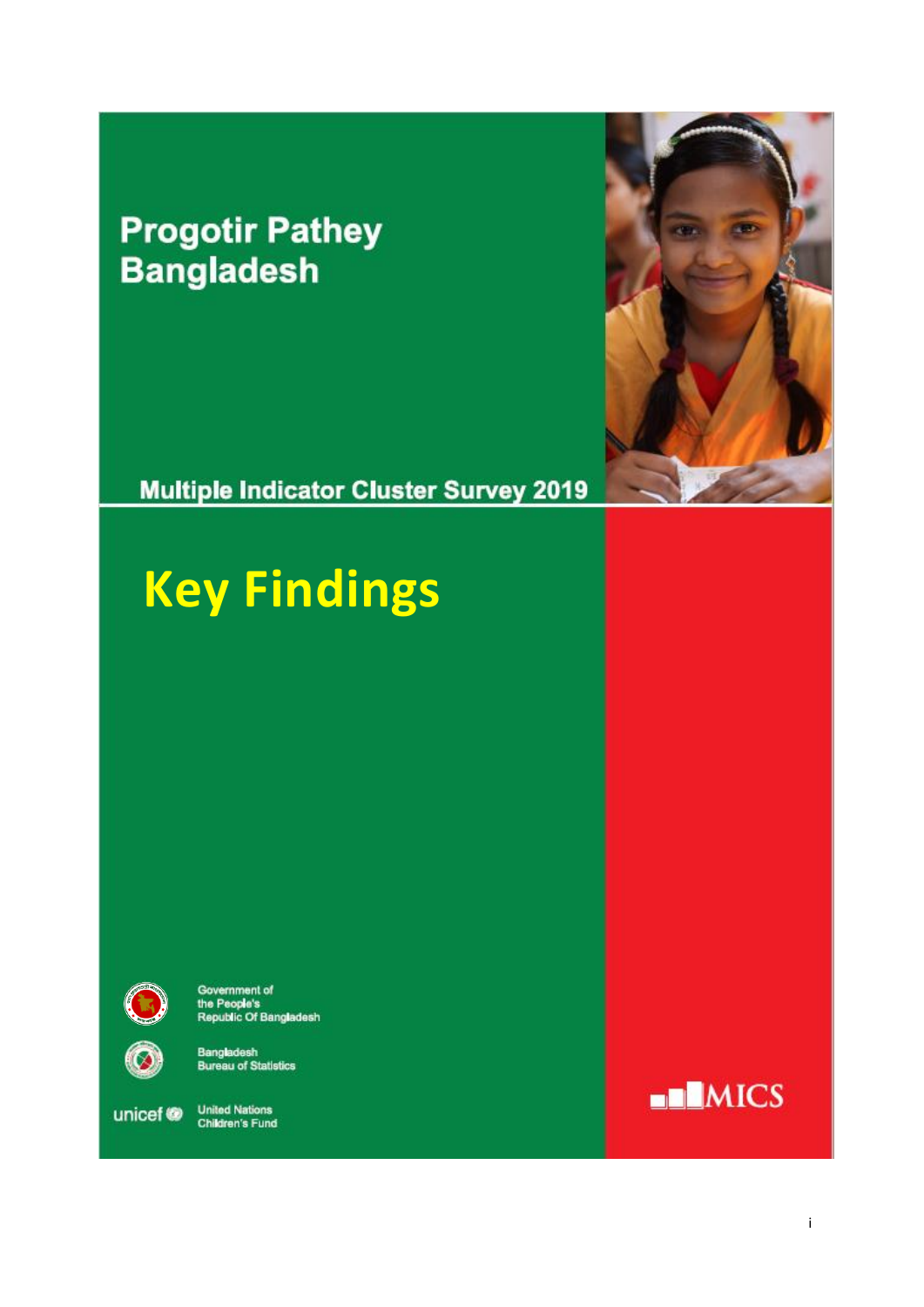The Bangladesh Multiple Indicator Cluster Survey (MICS) was carried out in 2019 by Bangladesh Bureau of Statistics (BBS) in collaboration with UNICEF Bangladesh, as part of the Global MICS Programme. Technical support was provided by the United Nations Children's Fund (UNICEF). During data collection, UNFPA Bangladesh has also provided financial resource to undertake quality assurance visits.

The Global MICS Programme was developed by UNICEF in the 1990s as an international multi-purpose household survey programme to support countries in collecting internationally comparable data on a wide range of indicators on the situation of children and women. MICS surveys measure key indicators that allow countries to generate data for use in policies, programmes, and national development plans, and to monitor progress towards the Sustainable Development Goals (SDGs) and other internationally agreed upon commitments.

The objective of this document is to facilitate the timely dissemination and use of key findings from the Bangladesh MICS 2019 and provide comparison with similar type of indicators in MICS 2012-13.

Suggested citation:

Bangladesh Bureau of Statistics (BBS). 2019. *Progotir Pathey, Bangladesh Multiple Indicator Cluster Survey 2019, Key Findings. Dhaka*, Bangladesh: Bangladesh Bureau of Statistics (BBS).

Cover Photo: UNICEF

Design and layout: BBS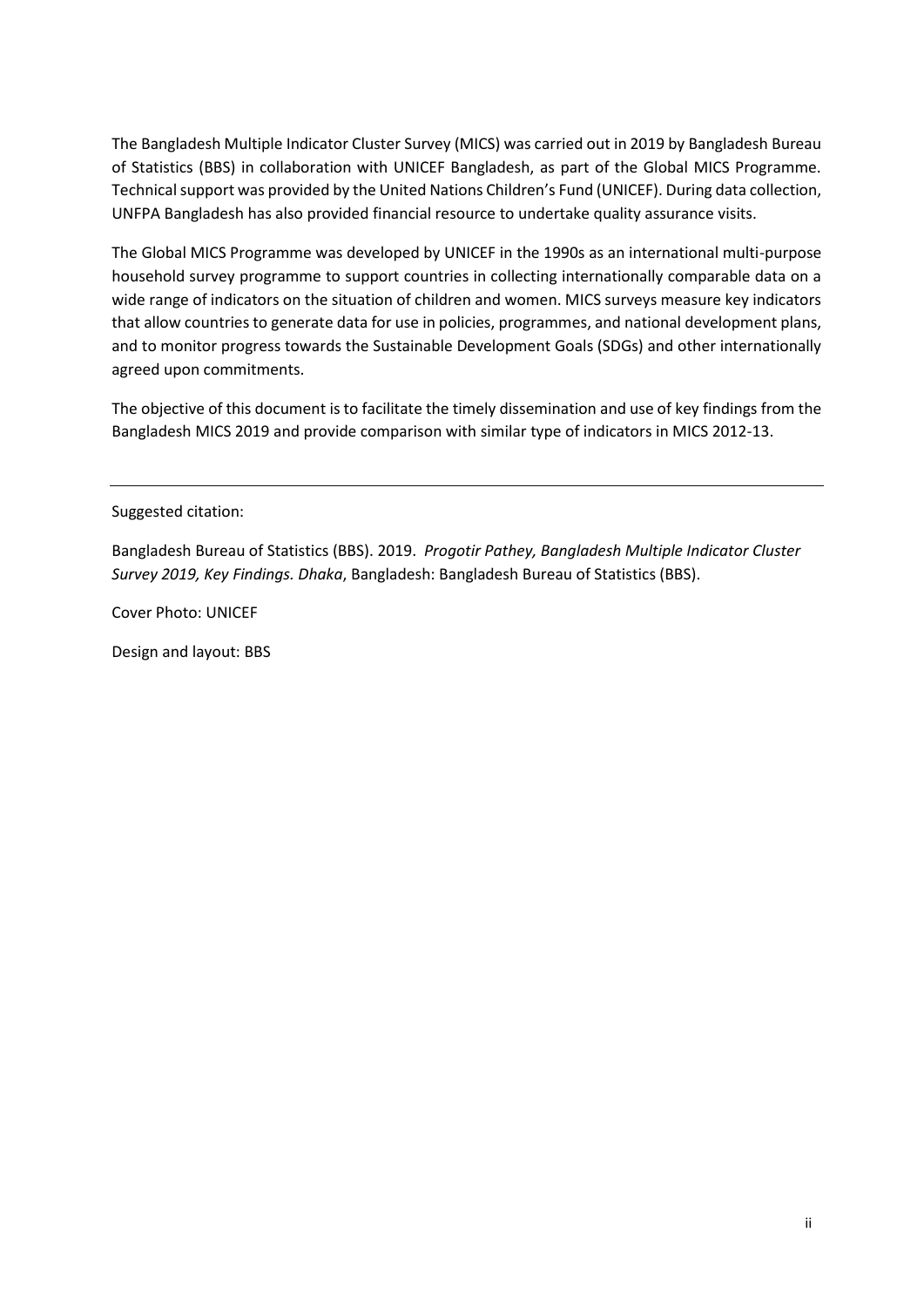

# **Progotir Pathey Bangladesh**

## **Multiple Indicator Cluster Survey 2019**

**Key Findings**

September 2019





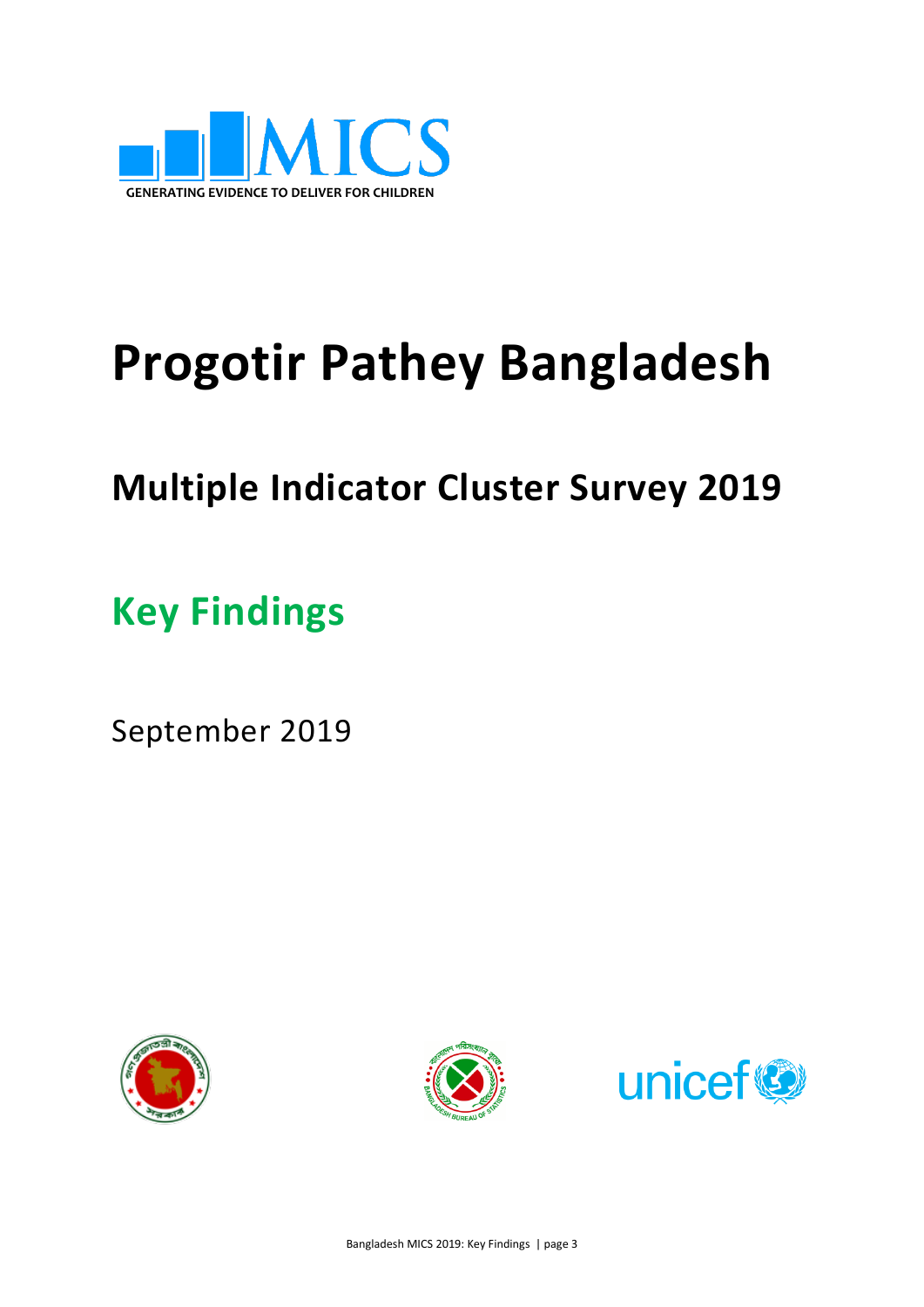#### **CONTENTS**

| 3. THRIVE - REPRODUCTIVE AND MATERNAL HEALTH 07         |  |
|---------------------------------------------------------|--|
| 4. THRIVE - CHILD HEALTH, NUTRITION AND DEVELOPMENT  11 |  |
|                                                         |  |
| 6. PROTECTED FROM VIOLENCE AND EXPLOITATION 18          |  |
|                                                         |  |
|                                                         |  |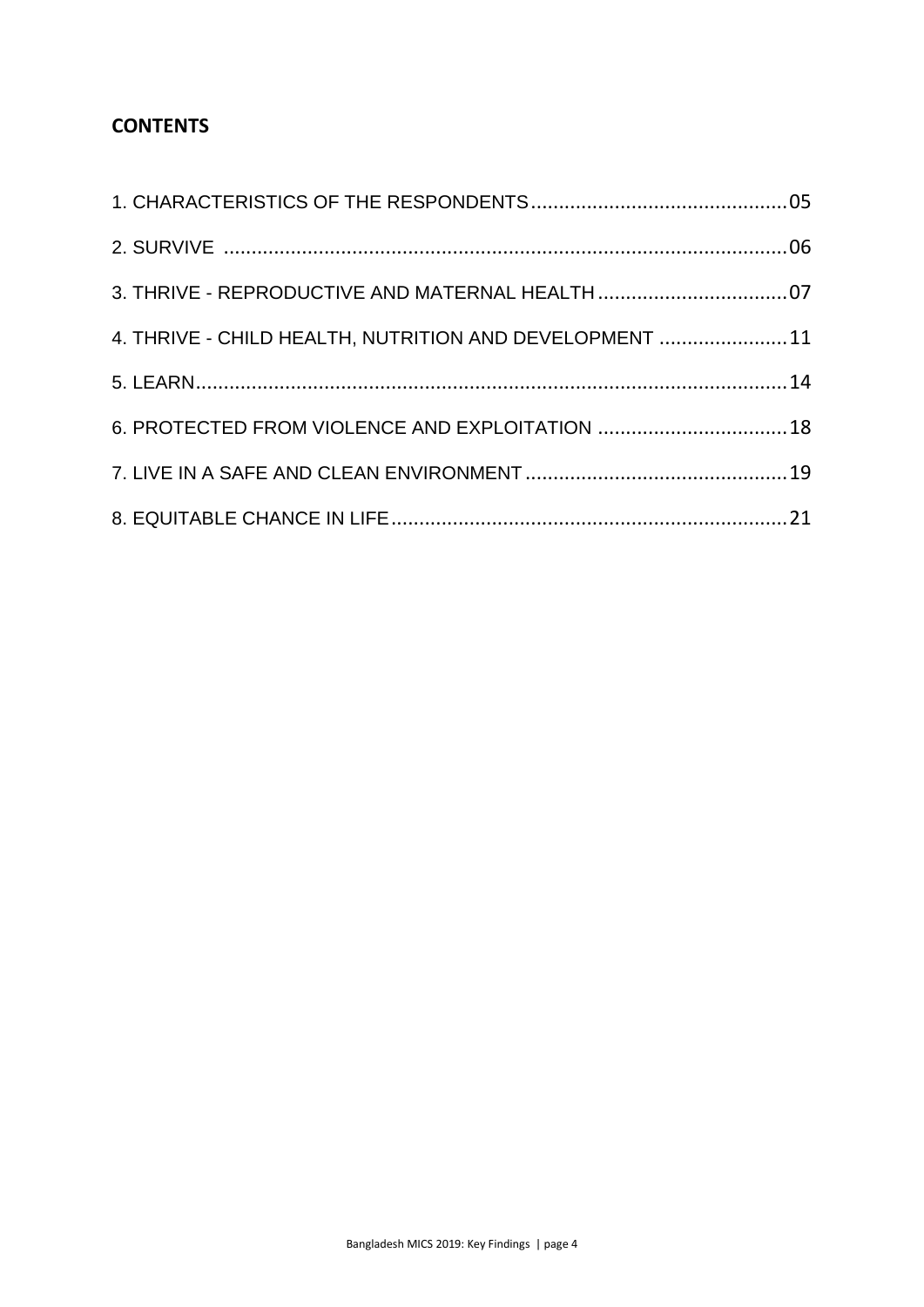

#### Key Indicators

|                                              | <b>MICS INDICATOR</b>              |       |           | SDG1 Module <sup>2</sup> Definition <sup>3</sup>                                                                                                          | 2012-13 | 2019 |  |  |  |
|----------------------------------------------|------------------------------------|-------|-----------|-----------------------------------------------------------------------------------------------------------------------------------------------------------|---------|------|--|--|--|
| <b>1. CHARACTERISTICS OF THE RESPONDENTS</b> |                                    |       |           |                                                                                                                                                           |         |      |  |  |  |
| SR.1                                         | Access to electricity              | 7.1.1 | HC.       | Percentage of household members with access to electricity                                                                                                | 61.5    | 92.2 |  |  |  |
| <b>SR.2</b>                                  | Literacy rate (age 15-24<br>years) |       | <b>WB</b> | Percentage of women age 15-24 years who are able to read a<br>short simple statement about everyday life or who attended<br>secondary or higher education | 82.0    | 88.7 |  |  |  |
| SR.3                                         | Exposure to mass media             |       | MT        | Percentage of women 15-49 years who, at least once a week,<br>read a newspaper or magazine, listen to the radio, and watch<br>television                  | 1.6     | 0.5  |  |  |  |
| <b>SR.4</b>                                  | Households with a radio            |       | НC        | Percentage of households that have a radio                                                                                                                | 3.9     | 0.6  |  |  |  |
| <b>SR.5</b>                                  | Households with a television       |       | HC        | Percentage of households that have a television                                                                                                           | 37.7    | 50.6 |  |  |  |
| SR.6                                         | Households with a<br>telephone     |       | $HC - MT$ | Percentage of households that have a telephone (fixed line or<br>mobile phone)                                                                            | 87.2    | 95.9 |  |  |  |
| SR.7                                         | Households with a computer         |       | HC        | Percentage of households that have a computer                                                                                                             | 3.4     | 5.6  |  |  |  |
| <b>SR.8</b>                                  | Households with internet           |       | HC        | Percentage of households that have access to the internet by<br>any device from home                                                                      | na      | 37.6 |  |  |  |

<sup>1</sup> Sustainable Development Goal (SDG) Indicators

1

[http://unstats.un.org/sdgs/indicators/indicators-list/.](http://unstats.un.org/sdgs/indicators/indicators-list/) The Inter-agency Working Group on SDG Indicators is continuously updating the metadata of many SDG indicators and changes are being made to the list of SDG indicators. MICS covers many SDG indicators with an exact match of their definitions, while some indicators are only partially covered by MICS. The latter cases are included here as long as the current international methodology allows for only the way that the MICS indicator is defined, and/or a significant part of the SDG indicator can be generated by the MICS indicator. For more information on the metadata of the SDG indicators, see <http://unstats.un.org/sdgs/metadata/>

<sup>&</sup>lt;sup>2</sup> Some indicators are constructed by using questions in several modules in the MICS questionnaires. In such cases, only the module(s) which contains most of the necessary information is indicated.

<sup>&</sup>lt;sup>3</sup> All MICS indicators are or can be disaggregated, where relevant, by wealth quintiles, sex, age, ethnicity, migratory status, disability and geographic location (as per the reporting domains), or other characteristics, as recommended by the Inter-agency Expert Group on SDG Indicators: <http://unstats.un.org/sdgs/indicators/Official%20List%20of%20Proposed%20SDG%20Indicators.pdf>

<sup>\*</sup> it includes mobile telephone and non-mobile telephone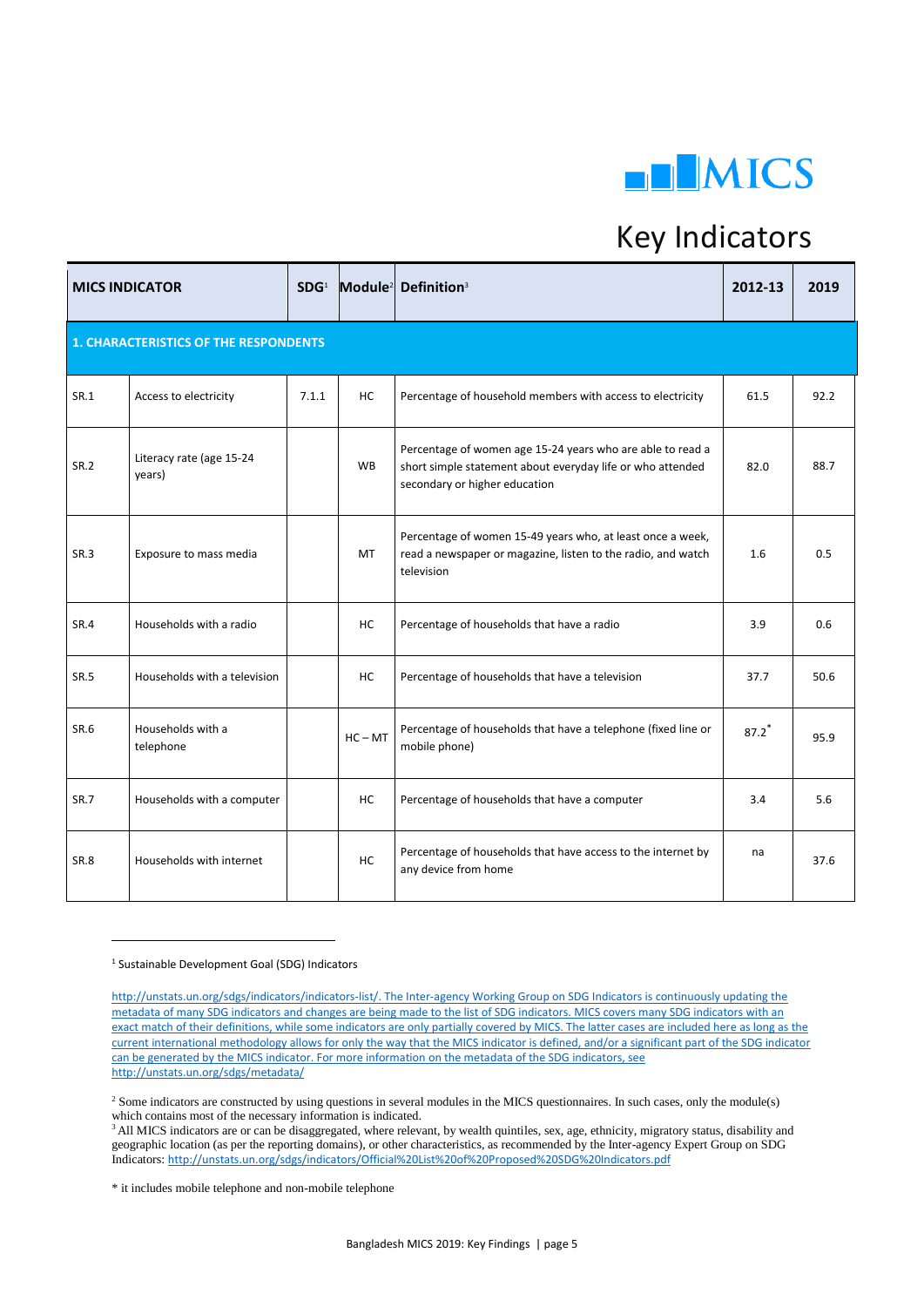| <b>MICS INDICATOR</b> |                                                         | SDG <sup>1</sup> |           | Module <sup>2</sup> Definition <sup>3</sup>                                                                                                           | 2012-13                | 2019                     |
|-----------------------|---------------------------------------------------------|------------------|-----------|-------------------------------------------------------------------------------------------------------------------------------------------------------|------------------------|--------------------------|
| SR.9                  | Use of computer                                         |                  | <b>MT</b> | Percentage of women age 15-49 years who used a computer<br>during the last 3 months                                                                   | na                     | 1.9                      |
| SR.10                 | Ownership of mobile phone                               | 5.b.1            | MT        | Percentage of women age 15-49 years who own a mobile<br>phone                                                                                         | na                     | 71.4                     |
| SR.11                 | Use of mobile phone                                     |                  | MT        | Percentage of women age 15-49 years who used a mobile<br>telephone during the last 3 months                                                           | na                     | 97.8                     |
| SR.12a<br>SR.12b      | Use of internet                                         | 17.8.1           | <b>MT</b> | Percentage of women age 15-49 years who used the internet<br>during the last 3 months<br>(a)<br>at least once a week during the last 3 months<br>(b)  | (a)<br>na<br>(b)<br>na | $(a)$ 12.9<br>$(b)$ 11.5 |
| SR.13a<br>SR.13b      | <b>ICT skills</b>                                       | 4.4.1            | MT        | Percentage of women who have carried out at least one of<br>nine specific computer related activities during the last 3<br>months<br>age 15-24<br>(a) | na                     | 2.3<br>(a)               |
|                       |                                                         |                  |           | age 15-49<br>(b)                                                                                                                                      |                        | (b)<br>1.4               |
| SR.18                 | Children's living<br>arrangements                       |                  | <b>HL</b> | Percentage of children age 0-17 years living with neither<br>biological parent                                                                        | 3.8                    | 4.1                      |
| SR.19                 | Prevalence of children with<br>one or both parents dead |                  | <b>HL</b> | Percentage of children age 0-17 years with one or both<br>biological parent's dead                                                                    | 4.3                    | 4.0                      |
| SR.20                 | Children with at least one<br>parent living abroad      |                  | <b>HL</b> | Percentage of children age 0-17 years with at least one<br>biological parent living abroad                                                            | 4.8                    | 7.6                      |

| <b>MICS INDICATOR</b> |                              | SDG <sup>1</sup> |           | Module <sup>2</sup> Description <sup>3</sup>                                      | 2012-13 | 2019 |
|-----------------------|------------------------------|------------------|-----------|-----------------------------------------------------------------------------------|---------|------|
| 2. SURVIVE            |                              |                  |           |                                                                                   |         |      |
| CS.1                  | Neonatal mortality rate      | 3.2.2            | <b>BH</b> | Probability of dying within the first month of life during<br>the last five years | na      | 26   |
| CS.2                  | Post-neonatal mortality rate |                  | BH        | Difference between infant and neonatal mortality rates                            | na      | 8    |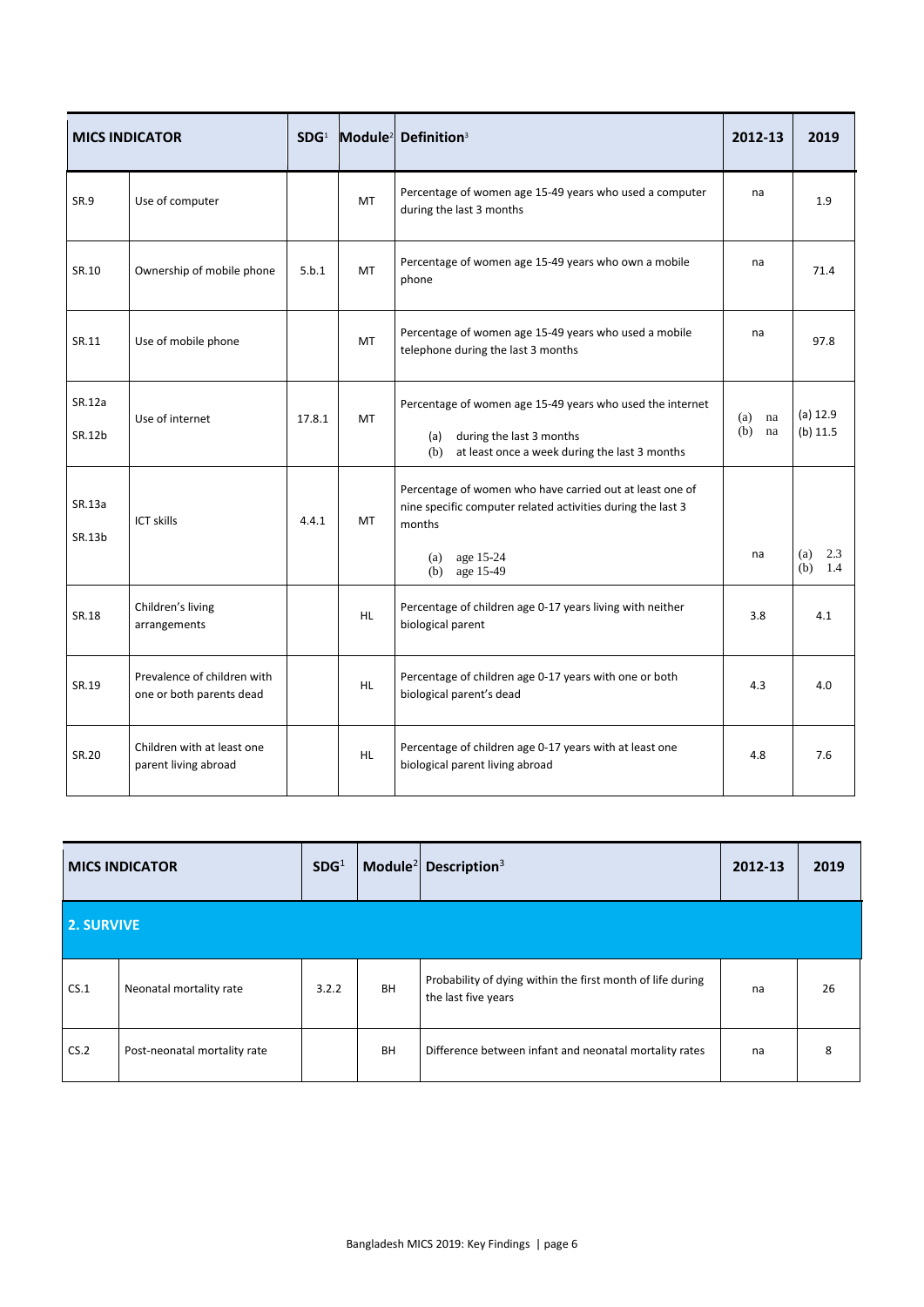| <b>MICS INDICATOR</b> |                                    | SDG <sup>1</sup> |           | Module <sup>2</sup> Description <sup>3</sup>                                                 | 2012-13 | 2019 |
|-----------------------|------------------------------------|------------------|-----------|----------------------------------------------------------------------------------------------|---------|------|
| CS.3                  | Infant mortality <sup>4</sup> rate |                  | CM / BH   | Probability of dying between birth and the first birthday<br>during the last five years      | 46      | 34   |
| CS.4                  | Child mortality rate               |                  | <b>BH</b> | Probability of dying between the first and the fifth<br>birthdays during the last five years | na      | 6    |
| CS.5                  | Under-five mortality rate          | 3.2.1            | CM / BH   | Probability of dying between birth and the fifth birthday<br>during the last five years      | 58      | 40   |

|                                              | <b>MICS INDICATOR</b>                                              |                  |           | Module <sup>2</sup> Description <sup>3</sup>                                                                                                                                                             | 2012-13            | 2019                 |
|----------------------------------------------|--------------------------------------------------------------------|------------------|-----------|----------------------------------------------------------------------------------------------------------------------------------------------------------------------------------------------------------|--------------------|----------------------|
| 3. THRIVE - REPRODUCTIVE AND MATERNAL HEALTH |                                                                    |                  |           |                                                                                                                                                                                                          |                    |                      |
| TM.1                                         | Adolescent birth rate                                              | 3.7.2            | CM / BH   | Age-specific fertility rate for women age 15-19 years                                                                                                                                                    | 83                 | 83                   |
| TM1.1                                        | Total fertility rate                                               |                  | CM / BH   | Total fertility rates (women age 15-49 years) for the three-<br>year period preceding the survey                                                                                                         | 2.3                | 2.3                  |
| TM.2                                         | Early childbearing                                                 |                  | CM / BH   | Percentage of women age 20-24 years who have had a<br>live birth before age 18                                                                                                                           | 24.4               | 24.2                 |
| TM.3                                         | Contraceptive prevalence rate                                      |                  | CP        | Percentage of women age 15-49 years currently married<br>who are using (or whose partner is using) a (modern or<br>traditional) contraceptive method                                                     | 61.8               | 62.7                 |
| TM.4                                         | Need for family planning<br>satisfied with modern<br>contraception | 3.7.1 &<br>3.8.1 | UN.       | Percentage of women age 15-49 years currently married<br>who have their need for family planning satisfied with<br>modern contraceptive methods                                                          | 81.7               | 77.4                 |
| TM.5a<br>TM.5b<br>TM.5c                      | Antenatal care coverage                                            | 3.8.1            | <b>MN</b> | Percentage of women age 15-49 years with a live birth in<br>the last 2 years who during the pregnancy of the most<br>recent live birth were attended<br>at least once by skilled health personnel<br>(a) | a) 58.7<br>b) 24.7 | a) $75.2$<br>b) 36.9 |
|                                              |                                                                    |                  |           | at least four times by any provider<br>(b)<br>at least eight times by any provider<br>(c)                                                                                                                | c) na              | c) 4.9               |

**<sup>.</sup>** <sup>4</sup> Mortality indicators are calculated for the last 5-year period. In Bangladesh MICS 2012-13, an indirect method, known as the Brass method, was used. Based on previous information on mortality in Bangladesh, the West model life table was selected as most appropriate. However, in Bangladesh MICS 2019, a direct method was used based on a full birth history module of ever married women.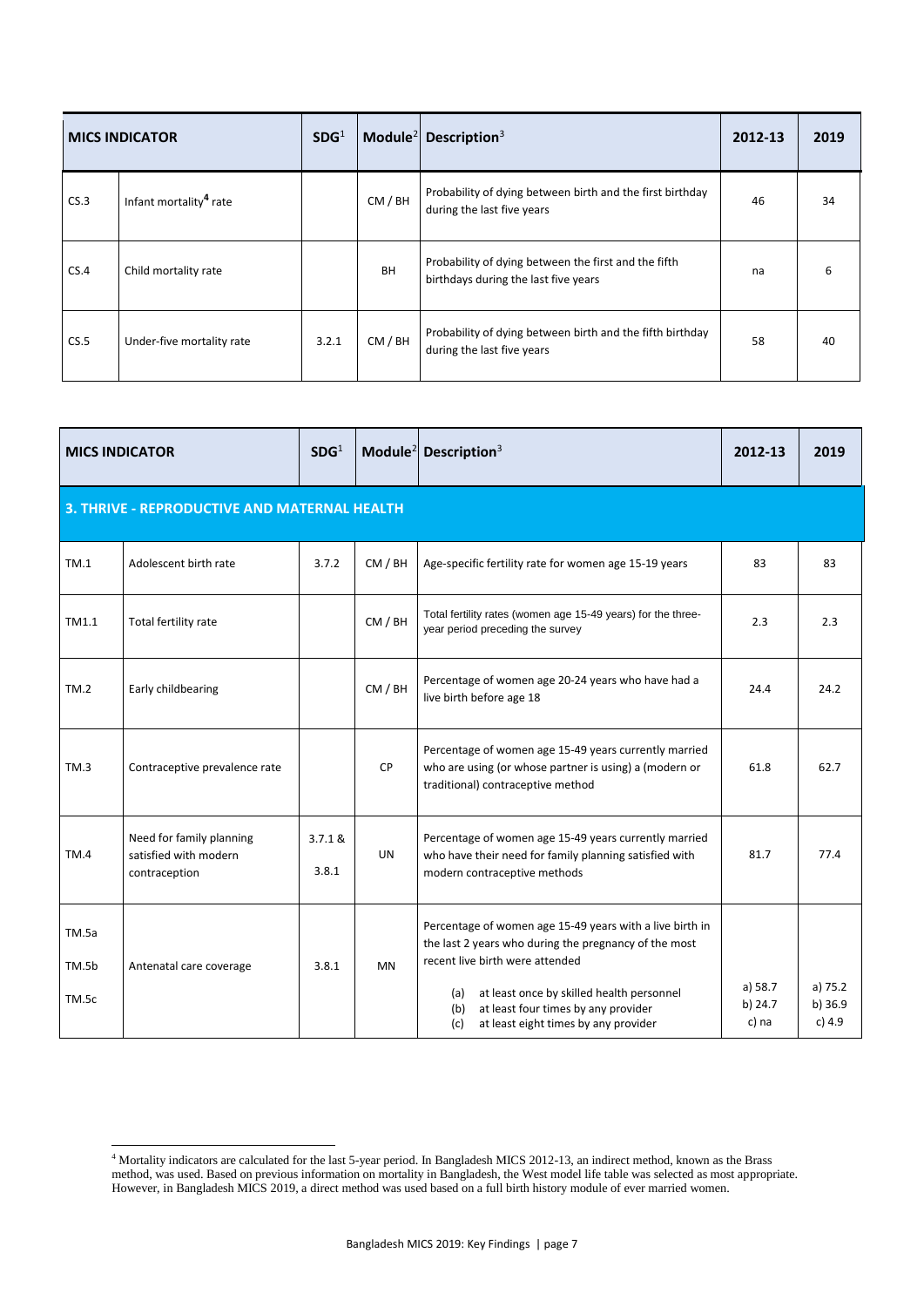|       | <b>MICS INDICATOR</b>                      | SDG <sup>1</sup> |           | Module <sup>2</sup> Description <sup>3</sup>                                                                                                                                                                                                                                                                                | 2012-13 | 2019 |
|-------|--------------------------------------------|------------------|-----------|-----------------------------------------------------------------------------------------------------------------------------------------------------------------------------------------------------------------------------------------------------------------------------------------------------------------------------|---------|------|
| TM.6  | Content of antenatal care                  |                  | <b>MN</b> | Percentage of women age 15-49 years with a live birth in<br>the last 2 years who during the pregnancy of the most<br>recent live birth, at least once, had blood pressure<br>measured and gave urine and blood samples as part of<br>antenatal care                                                                         | 38.0    | 58.0 |
| TM.7  | Neonatal tetanus protection                |                  | MN        | Percentage of women age 15-49 years with a live birth in<br>the last 2 years who during the pregnancy of the most<br>recent live birth were given at least two doses of tetanus<br>toxoid containing vaccine or had received the appropriate<br>number of doses with appropriate interval prior to the<br>most recent birth | 80.8    | 83.5 |
| TM.8  | Institutional deliveries                   |                  | MN        | Percentage of women age 15-49 years with a live birth in<br>the last 2 years whose most recent live birth was<br>delivered in a health facility                                                                                                                                                                             | 31.0    | 53.4 |
| TM.9  | Skilled attendant at delivery              | 3.1.2            | <b>MN</b> | Percentage of women age 15-49 years with a live birth in<br>the last 2 years whose most recent live birth was<br>attended by skilled health personnel                                                                                                                                                                       | 43.5    | 59.0 |
| TM.10 | Caesarean section                          |                  | MN        | Percentage of women age 15-49 years with a live birth in<br>the last 2 years whose most recent live birth was<br>delivered by caesarean section                                                                                                                                                                             | 19.1    | 36.0 |
| TM.11 | Children weighed at birth                  |                  | MN        | Percentage of women age 15-49 years with a live birth in<br>the last 2 years whose most recent live-born child was<br>weighed at birth                                                                                                                                                                                      | 35.9    | 51.9 |
| TM.12 | Post-partum stay in health<br>facility     |                  | PN        | Percentage of women age 15-49 years with a live birth in<br>the last 2 years and delivered the most recent live birth in<br>a health facility who stayed in the health facility for 12<br>hours or more after the delivery                                                                                                  | 82.8    | 87.4 |
| TM.13 | Post-natal health check for the<br>newborn |                  | PN        | Percentage of women age 15-49 years with a live birth in<br>the last 2 years whose most recent live-born child<br>received a health check while in facility or at home<br>following delivery, or a post-natal care visit within 2 days<br>after delivery                                                                    | 41.2    | 66.7 |
| TM.14 | Newborns dried                             |                  | MN        | Percentage of women age 15-49 years with a live birth in<br>the last 2 years whose most recent live-born child was<br>dried after birth                                                                                                                                                                                     | na      | 94.2 |
| TM.15 | Skin-to-skin care                          |                  | MN        | Percentage of women age 15-49 years with a live birth in<br>the last 2 years whose most recent live-born child was<br>placed on the mother's bare chest after birth                                                                                                                                                         | na      | 4.7  |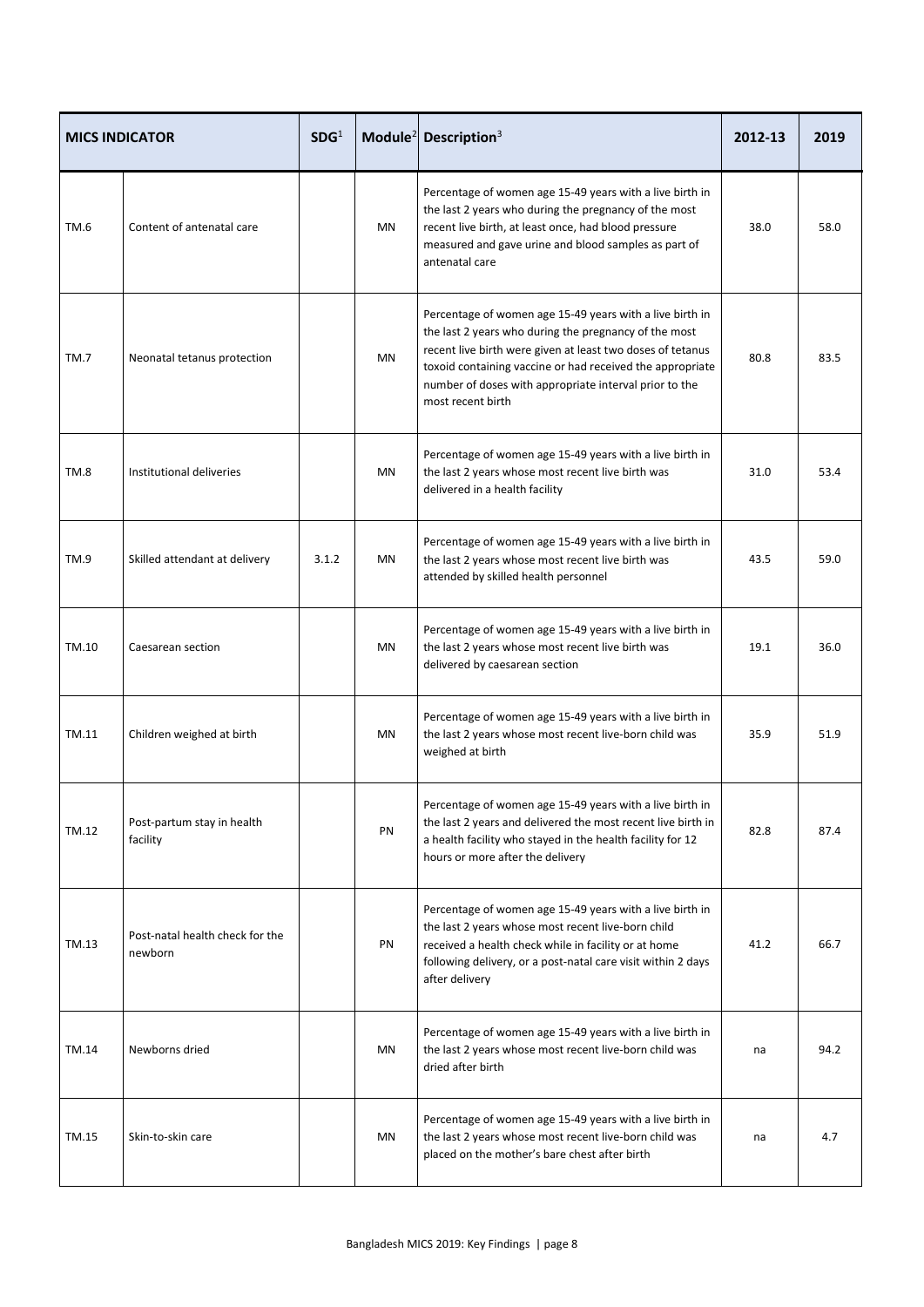| <b>MICS INDICATOR</b> |                                                                       | SDG <sup>1</sup> |           | Module <sup>2</sup> Description <sup>3</sup>                                                                                                                                                                                                                                        | 2012-13 | 2019 |
|-----------------------|-----------------------------------------------------------------------|------------------|-----------|-------------------------------------------------------------------------------------------------------------------------------------------------------------------------------------------------------------------------------------------------------------------------------------|---------|------|
| TM.16                 | Delayed bathing                                                       |                  | MN        | Percentage of women age 15-49 years with a live birth in<br>the last 2 years whose most recent live-born child was<br>first bathed more than 24 hours after birth                                                                                                                   | na      | 80.1 |
| TM.17                 | Cord cut with clean instrument                                        |                  | <b>MN</b> | Percentage of women age 15-49 years with a live birth in<br>the last 2 years and delivered the most recent live-born<br>child outside a facility whose umbilical cord was cut with<br>a new blade or boiled instrument                                                              | na      | 97.3 |
| TM.18                 | Nothing harmful applied to cord                                       |                  | <b>MN</b> | Percentage of women age 15-49 years with a live birth in<br>the last 2 years and delivered the most recent live-born<br>child outside a facility who had nothing harmful applied<br>to the cord                                                                                     | na      | 61.3 |
| TM.19                 | Post-natal signal care functions <sup>5</sup>                         |                  | PN        | Percentage of women age 15-49 years with a live birth in<br>the last 2 years for whom the most recent live-born child<br>received a least 2 post-natal signal care functions within 2<br>days of birth                                                                              | na      | 56.5 |
| TM.20                 | Post-natal health check for the<br>mother                             |                  | PN        | Percentage of women age 15-49 years with a live birth in<br>the last 2 years who received a health check while in<br>facility or at home following delivery, or a post-natal care<br>visit within 2 days after delivery of their most recent live<br>birth                          | 40.4    | 65.3 |
| TM.29                 | Comprehensive knowledge<br>about HIV prevention among<br>young people |                  | HA        | Percentage of women age 15-24 years who correctly<br>identify the two ways of preventing the sexual<br>transmission of HIV <sup>6</sup> , who know that a healthy-looking<br>person can be HIV-positive and who reject the two most<br>common misconceptions about HIV transmission | 9.1     | 11.6 |
| TM.30                 | Knowledge of mother-to-child<br>transmission of HIV                   |                  | HA        | Percentage of women age 15-49 years who correctly<br>identify all three means <sup>7</sup> of mother-to-child transmission<br>of HIV                                                                                                                                                | 21.7    | 33.5 |
| TM.31                 | Discriminatory attitudes<br>towards people living with HIV            |                  | HA        | Percentage of women age 15-49 years reporting having<br>heard of HIV who report discriminatory attitudes <sup>8</sup> toward<br>people living with HIV                                                                                                                              | na      | 44.0 |

<sup>5</sup> Signal functions are 1) Checking the cord, 2) Counseling on danger signs, 3) Assessing temperature,4) Observing/counseling on breastfeeding, and 5) Weighing the baby (where applicable).

 $6$  Using condoms and limiting sex to one faithful, uninfected partner

<sup>&</sup>lt;sup>7</sup> Transmission during pregnancy, during delivery, and by breastfeeding

<sup>8</sup> Respondents who answered no to either of the following two questions: 1) Would you buy fresh vegetables from a shopkeeper or vendor if you knew that this person had HIV? 2) Do you think children living with HIV should be able to attend school with children who are HIV negative?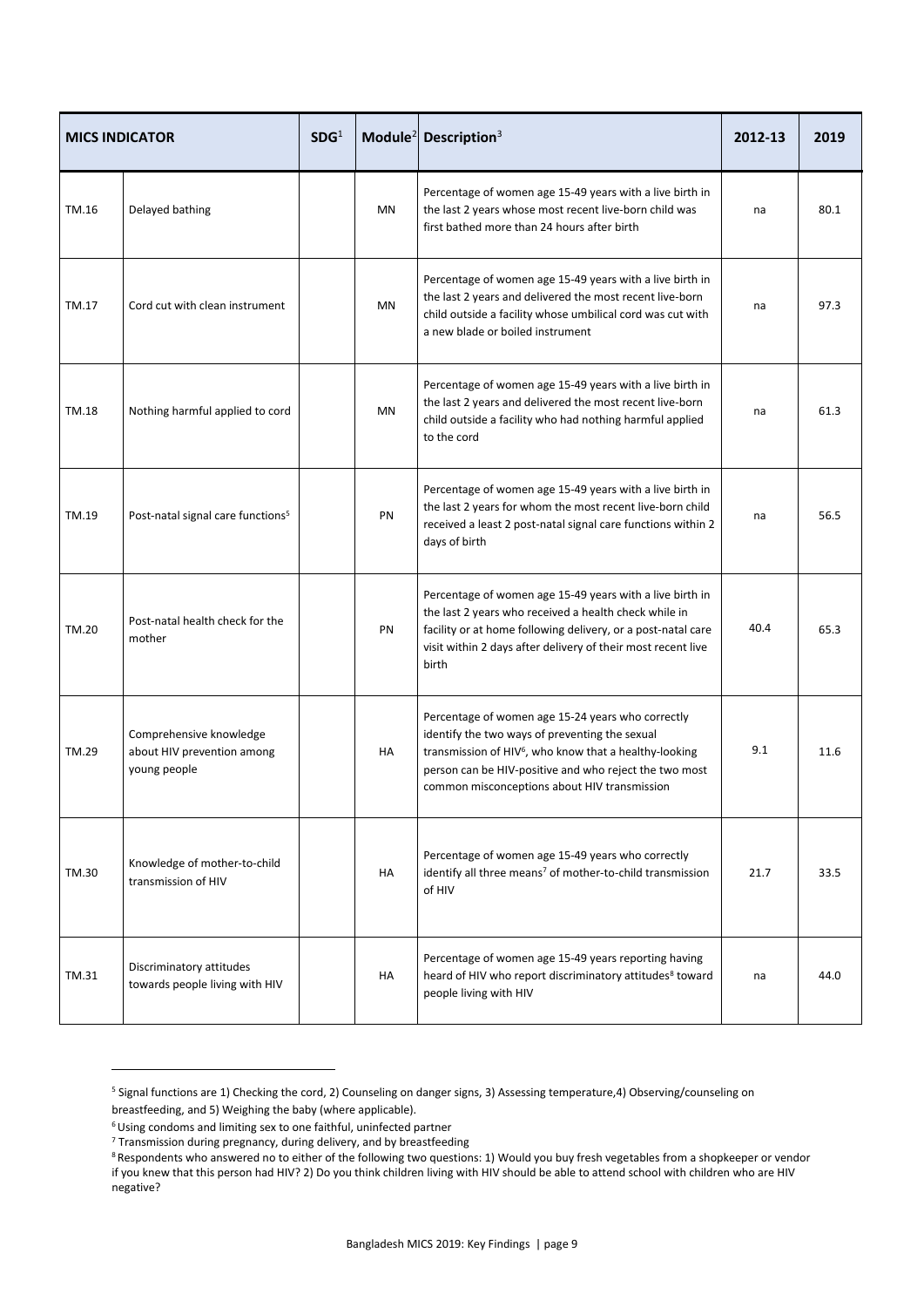| <b>MICS INDICATOR</b> |                                                             | SDG <sup>1</sup> |           | Module <sup>2</sup> Description <sup>3</sup>                                                                                                                                                                                                                                    | 2012-13 | 2019 |
|-----------------------|-------------------------------------------------------------|------------------|-----------|---------------------------------------------------------------------------------------------------------------------------------------------------------------------------------------------------------------------------------------------------------------------------------|---------|------|
| TM.32                 | People who know where to be<br>tested for HIV               |                  | HA        | Percentage of women age 15-49 years who state<br>knowledge of a place to be tested for HIV                                                                                                                                                                                      | 11.3    | 16.4 |
| TM.35a                | HIV counselling during antenatal<br>care                    |                  | HA        | Percentage of women age 15-49 years with a live birth in<br>the last 2 years who received antenatal care at least once<br>by skilled health personnel during the pregnancy of the<br>most recent live birth and during an ANC visit received<br>counselling on HIV <sup>9</sup> | 2.5     | 1.7  |
| <b>TM.S1</b>          | Eclampsia during pregnancy                                  |                  | <b>MR</b> | Proportion of women who are currently pregnant or who<br>gave live birth in the last 42 days with eclampsia during<br>pregnancy                                                                                                                                                 | na      | 1.1  |
| TM.S2                 | Eclampsia in the immediate<br>postpartum                    |                  | <b>MR</b> | Proportion of women who gave live birth in the last 42<br>days with eclampsia in the immediate postpartum                                                                                                                                                                       | na      | 0.8  |
| TM.S3                 | Uterine infection during<br>pregnancy                       |                  | <b>MR</b> | Proportion of women who are currently pregnant or who<br>gave live birth in the last 42 days with uterine infection<br>during pregnancy                                                                                                                                         | na      | 0.5  |
| TM.S4                 | Uterine Infection in the<br>immediate postpartum            |                  | <b>MR</b> | Proportion of women who gave live birth in the last 42<br>days with uterine Infection in the immediate postpartum                                                                                                                                                               | na      | 0.3  |
| <b>TM.S.5</b>         | Jaundice during pregnancy                                   |                  | <b>MR</b> | Proportion of women who are currently pregnant or who<br>gave birth in the last 42 days with jaundice during<br>pregnancy                                                                                                                                                       | na      | 1.6  |
| <b>TM.S6</b>          | Jaundice in the immediate<br>postpartum                     |                  | <b>MR</b> | Proportion of women who gave live birth in the last 42<br>days with jaundice in the immediate postpartum                                                                                                                                                                        | na      | 0.6  |
| TM.S7                 | Antepartum haemorrhage<br>(haemorrhage) during<br>pregnancy |                  | MR        | Proportion of women with 5 or more months of<br>pregnancy or who gave live birth in the last 42 days with<br>antepartum haemorrhage during pregnancy                                                                                                                            | na      | 1.7  |
| TM.S8                 | Postpartum haemorrhage                                      |                  | <b>MR</b> | Proportion of women who gave live birth in the last 42<br>days with postpartum haemorrhage                                                                                                                                                                                      | na      | 2.8  |
| TM.S9                 | Prolonged labour                                            |                  | MR        | Proportion of women who gave live birth in the last 42<br>days with prolonged labour                                                                                                                                                                                            | na      | 8.6  |

1

<sup>&</sup>lt;sup>9</sup> Someone talked with the respondent about all three of the following topics: 1) Babies getting the HIV from their mother, 2) preventing HIV and 3) getting tested for HIV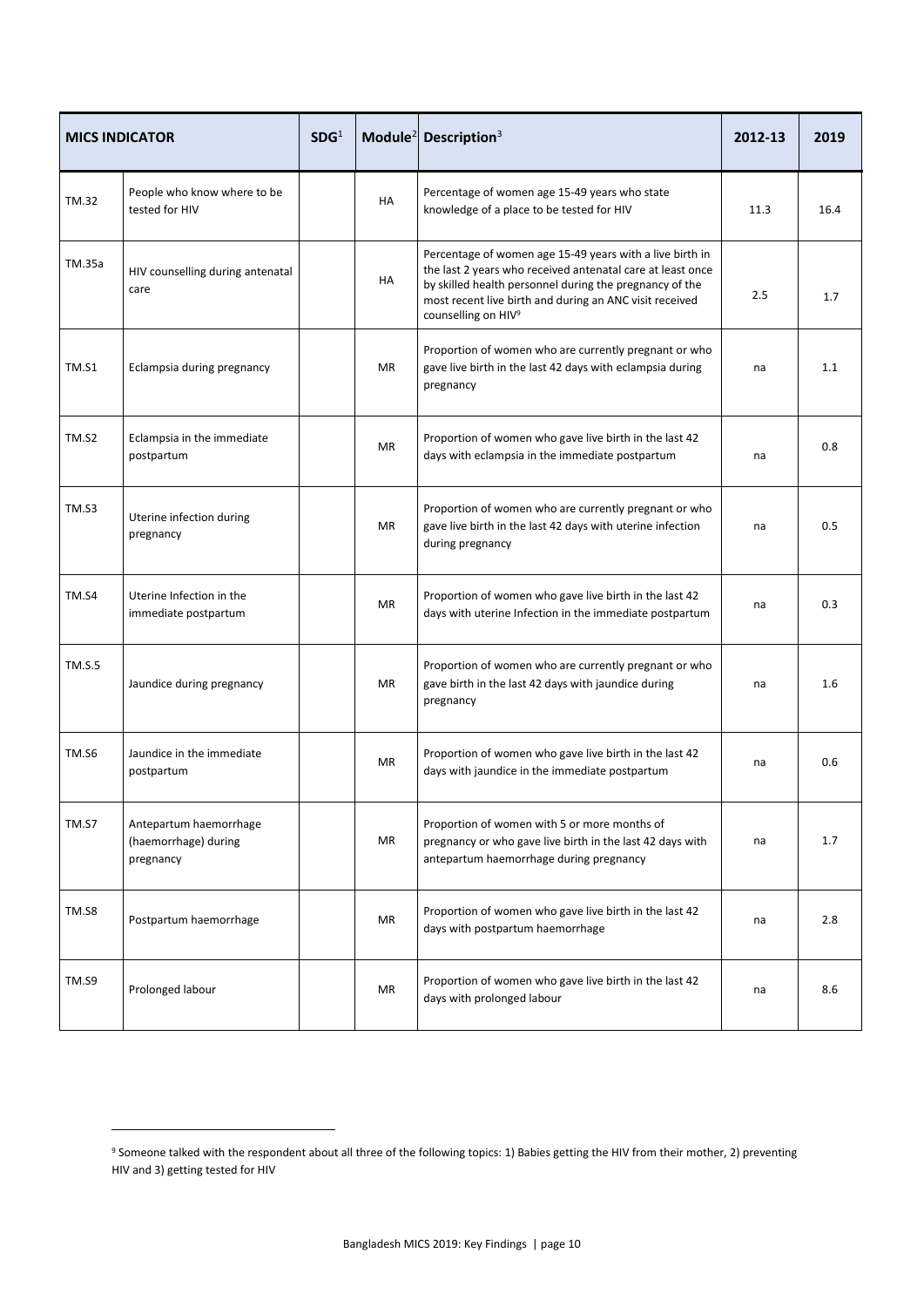|                  | SDG <sup>1</sup><br><b>MICS INDICATOR</b>                                                 |       | Module <sup>2</sup> | Description <sup>3</sup>                                                                                                                                                                                                                   | 2012-13          | 2019               |  |  |  |  |
|------------------|-------------------------------------------------------------------------------------------|-------|---------------------|--------------------------------------------------------------------------------------------------------------------------------------------------------------------------------------------------------------------------------------------|------------------|--------------------|--|--|--|--|
|                  | 4. THRIVE - CHILD HEALTH, NUTRITION AND DEVELOPMENT                                       |       |                     |                                                                                                                                                                                                                                            |                  |                    |  |  |  |  |
| TC.12            | Care-seeking for<br>diarrhoea                                                             |       | CA                  | Percentage of children under age 5 with diarrhoea in the last 2<br>weeks for whom advice or treatment was sought from a health<br>facility or provider                                                                                     | na               | 29.5               |  |  |  |  |
| TC.13a<br>TC.13b | Diarrhoea<br>treatment with oral<br>rehydration salt<br>solution (ORS) and<br>zinc        |       | CA                  | Percentage of children under age 5 with diarrhoea in the last 2<br>weeks who received<br><b>ORS</b><br>a)<br>b)<br>ORS and zinc                                                                                                            | a) 73.0<br>b) na | a) 72.4<br>b) 35.0 |  |  |  |  |
| TC.14            | Diarrhoea<br>treatment with oral<br>rehydration therapy<br>(ORT) and continued<br>feeding |       | CA                  | Percentage of children under age 5 with diarrhoea in the last 2<br>weeks who received ORT (ORS packet, pre-packaged ORS fluid,<br>recommended homemade fluid or increased fluids) and continued<br>feeding during the episode of diarrhoea | 64.6             | 50.9               |  |  |  |  |
| TC.15            | Primary reliance on<br>clean fuels and<br>technologies for<br>cooking                     |       | EU                  | Percentage of household members with primary reliance on clean<br>fuels and technologies for cooking (living in households that<br>reported cooking)                                                                                       | na               | 18.6               |  |  |  |  |
| TC.17            | Primary reliance on<br>clean fuels and<br>technologies for<br>lighting                    |       | EU                  | Percentage of household members with primary reliance on clean<br>fuels and technologies for lighting (living in households that<br>reported the use of lighting)                                                                          | na               | 96.1               |  |  |  |  |
| TC.18            | Primary reliance on<br>clean fuels and<br>technologies for<br>cooking and lighting        | 7.1.2 | EU                  | Percentage of household members with primary reliance on clean<br>fuels and technologies for cooking and lighting <sup>10</sup>                                                                                                            | na               | 19.0               |  |  |  |  |
| TC.19            | Care-seeking for<br>children with acute<br>respiratory infection<br>(ARI) symptoms        | 3.8.1 | CA                  | Percentage of children under age 5 with ARI symptoms in the last 2<br>weeks for whom advice or treatment was sought from a health<br>facility or provider                                                                                  | 35.8             | 46.4               |  |  |  |  |
| TC.20            | Antibiotic treatment<br>for children with ARI<br>symptoms                                 |       | CA                  | Percentage of children under age 5 with ARI symptoms in the last 2<br>weeks who received antibiotics                                                                                                                                       | 74.3             | 62.9               |  |  |  |  |
| TC.26            | Care-seeking for<br>fever                                                                 |       | CA                  | Percentage of children under age 5 with fever in the last 2 weeks for<br>whom advice or treatment was sought from a health facility or<br>provider                                                                                         | na               | 55.6               |  |  |  |  |

<sup>10</sup> Household members living in households that report no cooking, no space heating, or no lighting are not excluded from the numerator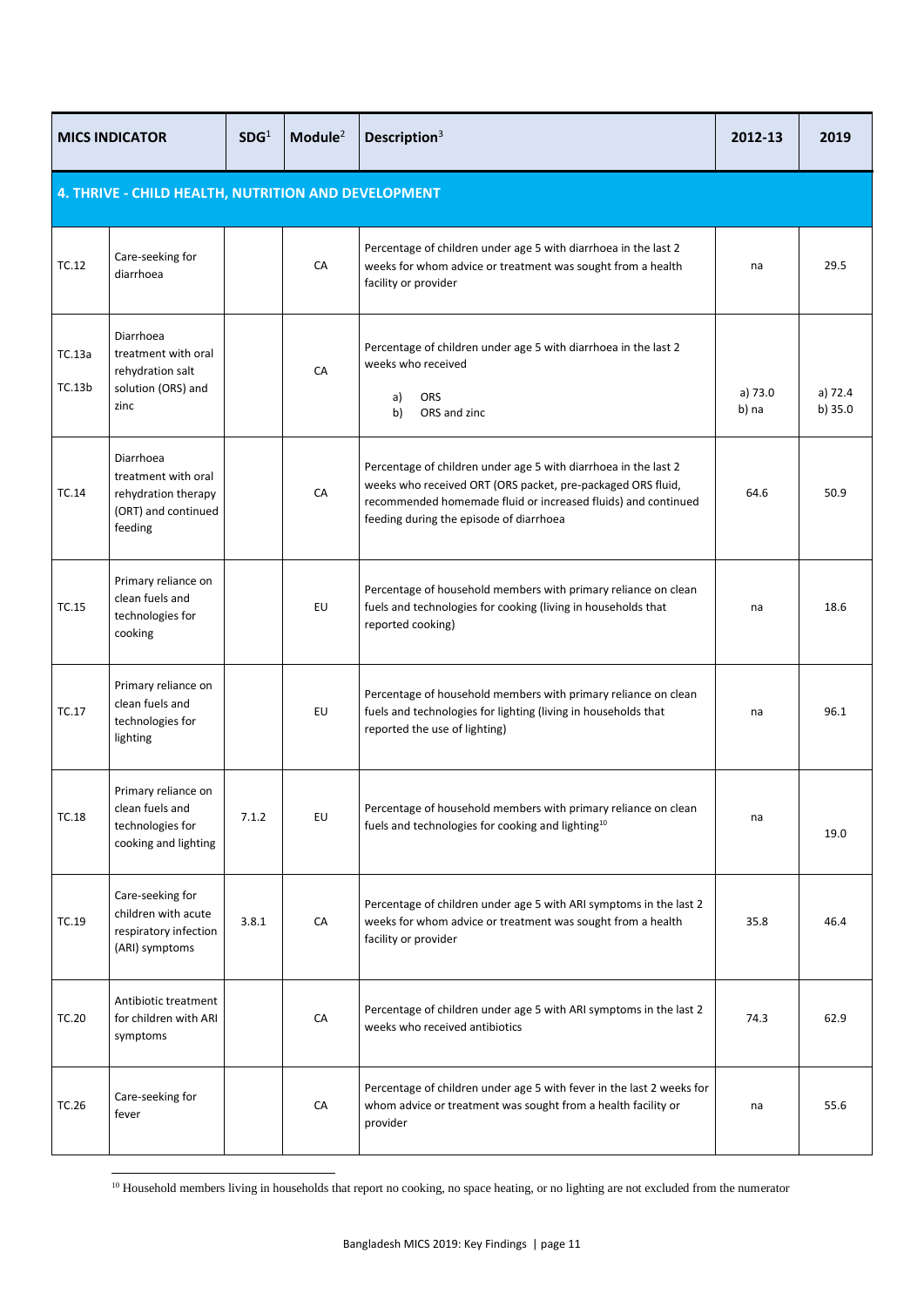|                  | <b>MICS INDICATOR</b>                                 | SDG <sup>1</sup> | Module $2$ | Description <sup>3</sup>                                                                                                                                                                                         | 2012-13              | 2019                   |
|------------------|-------------------------------------------------------|------------------|------------|------------------------------------------------------------------------------------------------------------------------------------------------------------------------------------------------------------------|----------------------|------------------------|
| TC.30            | Children ever<br>breastfed                            |                  | <b>MN</b>  | Percentage of most recent live-born children to women with a live<br>birth in the last 2 years who were ever breastfed                                                                                           | 97.1                 | 98.5                   |
| TC.31            | Early initiation of<br>breastfeeding                  |                  | MN         | Percentage of most recent live-born children to women with a live<br>birth in the last 2 years who were put to the breast within one hour of<br>birth                                                            | 57.4                 | 46.6                   |
| TC.32            | Exclusive<br>breastfeeding under<br>6 months          |                  | BD         | Percentage of infants under 6 months of age who are exclusively<br>breastfed <sup>11</sup>                                                                                                                       | 56.4                 | 62.6                   |
| TC.33            | Predominant<br>breastfeeding under<br>6 months        |                  | <b>BD</b>  | Percentage of infants under 6 months of age who received breast<br>milk as the predominant source of nourishment <sup>12</sup> during the<br>previous day                                                        | 71.9                 | 73.0                   |
| <b>TC.34</b>     | Continued<br>breastfeeding at 1<br>year               |                  | <b>BD</b>  | Percentage of children age 12-15 months who received breast milk<br>during the previous day                                                                                                                      | 95.3                 | 93.0                   |
| <b>TC.35</b>     | Continued<br>breastfeeding at 2<br>years              |                  | <b>BD</b>  | Percentage of children age 20-23 months who received breast milk<br>during the previous day                                                                                                                      | 87.5                 | 84.2                   |
| TC.36            | Duration of<br>breastfeeding                          |                  | <b>BD</b>  | The age in months when 50 percent of children age 0-35 months did<br>not receive breast milk during the previous day                                                                                             | 32.1                 | 28.6                   |
| TC.37            | Age-appropriate<br>breastfeeding                      |                  | <b>BD</b>  | Percentage of children age 0-23 months appropriately fed <sup>13</sup> during<br>the previous day                                                                                                                | 66.5                 | 78.2                   |
| <b>TC.38</b>     | Introduction of<br>solid, semi-solid or<br>soft foods |                  | <b>BD</b>  | Percentage of infants age 6-8 months who received solid, semi-solid<br>or soft foods during the previous day                                                                                                     | 42.4                 | 75.5                   |
| TC.39a<br>TC.39b | Minimum<br>acceptable diet                            |                  | BD         | Percentage of children age 6-23 months who had at least the<br>minimum dietary diversity and the minimum meal frequency during<br>the previous day<br>breastfed children<br>(a)<br>non-breastfed children<br>(b) | $(a)$ na<br>$(b)$ na | $(a)$ 27.8<br>(b) 16.6 |

<sup>&</sup>lt;sup>11</sup> Infants receiving breast milk, and not receiving any other fluids or foods, with the exception of oral rehydration solution, vitamins, mineral supplements and medicines

<sup>&</sup>lt;sup>12</sup> Infants who receive breast milk and certain fluids (water and water-based drinks, fruit juice, ritual fluids, oral rehydration solution, drops, vitamins, minerals, and medicines), but do not receive anything else (in particular, non-human milk and food-based fluids)

<sup>&</sup>lt;sup>13</sup> Infants age 0-5 months who are exclusively breastfed, and children age 6-23 months who are breastfed and ate solid, semi-solid or soft foods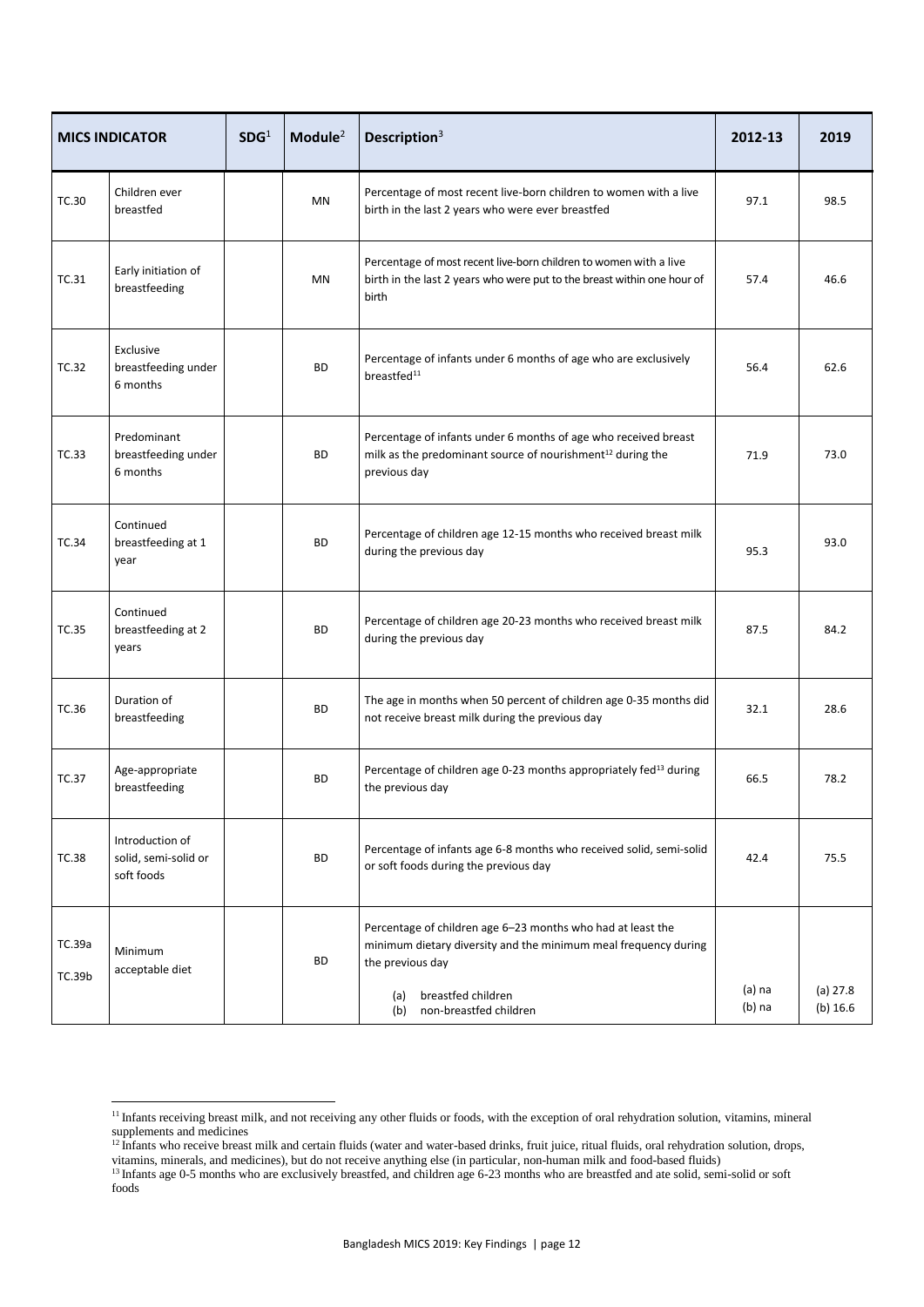|                         | <b>MICS INDICATOR</b>                                    | SDG <sup>1</sup> | Module $2$ | Description $3$                                                                                                                                                                                                              | 2012-13              | 2019                |
|-------------------------|----------------------------------------------------------|------------------|------------|------------------------------------------------------------------------------------------------------------------------------------------------------------------------------------------------------------------------------|----------------------|---------------------|
| <b>TC.40</b>            | Milk feeding<br>frequency for non-<br>breastfed children |                  | <b>BD</b>  | Percentage of non-breastfed children age 6-23 months who<br>received at least 2 milk feedings during the previous day                                                                                                        | na                   | 48.8                |
| TC.41h                  | Minimum dietary<br>diversity                             |                  | BD         | Percentage of children age 6-23 months who received foods from 5<br>or more food groups <sup>14</sup> during the previous day                                                                                                | na                   | 33.8                |
| <b>TC.42</b>            | Minimum meal<br>frequency                                |                  | <b>BD</b>  | Percentage of children age 6-23 months who received solid, semi-<br>solid and soft foods (plus milk feeds for non-breastfed children) the<br>minimum number of times <sup>15</sup> or more during the previous day           | na                   | 65.5                |
| <b>TC.43</b>            | Bottle feeding                                           |                  | <b>BD</b>  | Percentage of children age 0-23 months who were fed with a bottle<br>during the previous day                                                                                                                                 | 12.1                 | 18.3                |
| TC.44a<br>TC.44b        | Underweight<br>prevalence                                |                  | AN         | Percentage of children under age 5 who fall below<br>minus two standard deviations (moderate and severe)<br>(a)<br>minus three standard deviations (severe)<br>(b)<br>of the median weight for age of the WHO standard       | a) 31.9<br>b) 8.8    | a) 22.6<br>b) $5.2$ |
| TC.45a<br><b>TC.45b</b> | Stunting prevalence                                      | 2.2.1            | AN         | Percentage of children under age 5 who fall below<br>minus two standard deviations (moderate and severe)<br>(a)<br>below minus three standard deviations (severe)<br>(b)<br>of the median height for age of the WHO standard | a) 42.0<br>b) $16.4$ | a) 28.0<br>b) 8.8   |
| TC.46a<br>TC.46b        | Wasting prevalence                                       | 2.2.2            | AN         | Percentage of children under age 5 who fall below<br>minus two standard deviations (moderate and severe)<br>(a)<br>(b)<br>minus three standard deviations (severe)<br>of the median weight for height of the WHO standard    | a) 9.6<br>b) $1.6$   | a) 9.8<br>b) $2.3$  |
| TC.47a<br><b>TC.47b</b> | Overweight<br>prevalence                                 | 2.2.2            | AN         | Percentage of children under age 5 who are above<br>(a) two standard deviations (moderate and severe)<br>three standard deviations (severe)<br>(b)<br>of the median weight for height of the WHO standard                    | a) $1.6$<br>b) na    | a) $2.4$<br>b) 0.8  |
| <b>TC.48</b>            | lodized salt<br>consumption                              |                  | SA         | Percentage of households with salt testing positive for any<br>iodide/iodate among households in which salt was tested or where<br>there was no salt                                                                         | 72.6                 | 76.0                |

<sup>14</sup> The indicator is based on consumption of any amount of food from at least 5 out of the 8 following food groups: 1) breastmilk, 2) grains, roots and tubers, 3) legumes and nuts, 4) dairy products (milk, infant formula, yogurt, cheese), 5) flesh foods (meat, fish, poultry and liver/organ meats), 6) eggs, 7) vitamin-A rich fruits and vegetables, and 8) other fruits and vegetables

<sup>15</sup> Breastfeeding children: Solid, semi-solid, or soft foods, two times for infants age 6-8 months, and three times for children 9-23 months; Non-breastfeeding children: Solid, semi-solid, or soft foods, or milk feeds, four times for children age 6-23 months

\* It includes percent of households with salt test results of (a) >0 and <15 PPM, and (b) 15+ PPM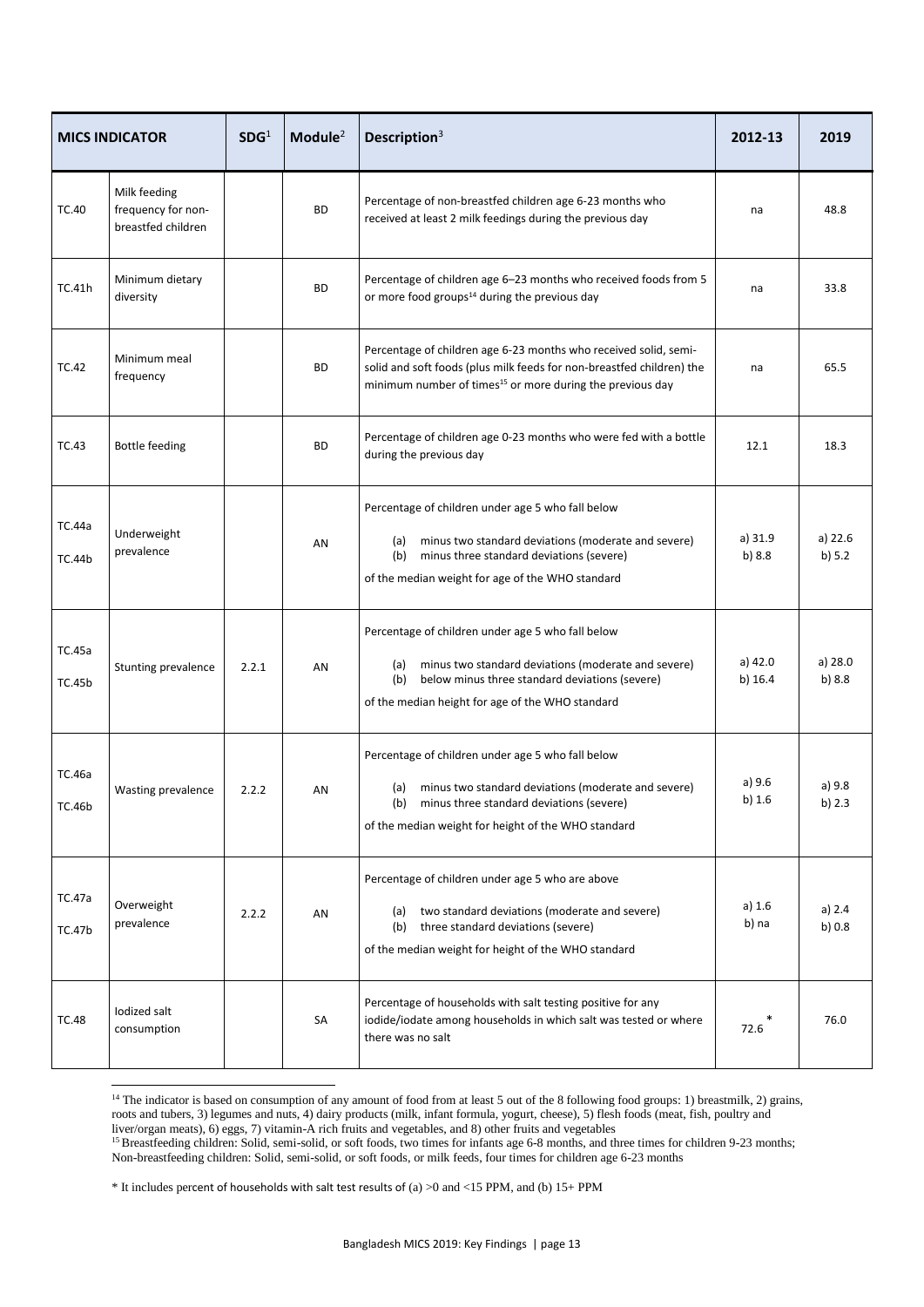| <b>MICS INDICATOR</b>             |                                          | SDG <sup>1</sup> | Module $2$ | Description $3$                                                                                                                                                                                                                  | 2012-13                 | 2019                            |
|-----------------------------------|------------------------------------------|------------------|------------|----------------------------------------------------------------------------------------------------------------------------------------------------------------------------------------------------------------------------------|-------------------------|---------------------------------|
| TC.49a<br><b>TC.49b</b><br>TC.49c | Early stimulation<br>and responsive care |                  | <b>EC</b>  | Percentage of children age 24-59 months engaged in four or more<br>activities to provide early stimulation and responsive care in the last<br>3 days with<br>Any adult household member<br>(a)<br>(b)<br>Father<br>Mother<br>(c) | a) na<br>b) na<br>c) na | a) 62.9<br>b) 10.9<br>$c)$ 46.9 |
| <b>TC.50</b>                      | Availability of<br>children's books      |                  | EC         | Percentage of children under age 5 who have three or more<br>children's books                                                                                                                                                    | 8.8                     | 6.1                             |
| <b>TC.51</b>                      | Availability of<br>playthings            |                  | EC         | Percentage of children under age 5 who play with two or more<br>types of playthings                                                                                                                                              | 60.3                    | 66.5                            |
| <b>TC.52</b>                      | Inadequate<br>supervision                |                  | EC         | Percentage of children under age 5 left alone or under the<br>supervision of another child younger than 10 years of age for more<br>than one hour at least once in the last week                                                 | 11.6                    | 11.2                            |
| <b>TC.53</b>                      | Early child<br>development index         | 4.2.1            | EC         | Percentage of children age 36-59 months who are developmentally<br>on track in at least three of the following four domains: literacy-<br>numeracy, physical, social-emotional, and learning                                     | 63.9                    | 74.5                            |

| <b>MICS INDICATOR</b> |                                                           | SDG <sup>1</sup> | Module $2$ | Description $3$                                                                                                                                                                           | 2012-13 | 2019 |
|-----------------------|-----------------------------------------------------------|------------------|------------|-------------------------------------------------------------------------------------------------------------------------------------------------------------------------------------------|---------|------|
| <b>5. LEARN</b>       |                                                           |                  |            |                                                                                                                                                                                           |         |      |
| LN.1                  | Attendance to early<br>childhood education                |                  | <b>UB</b>  | Percentage of children age 36-59 months who are attending an<br>early childhood education programme                                                                                       | 13.4    | 18.9 |
| LN.2                  | Participation rate in<br>organised learning<br>(adjusted) | 4.2.2            | ED.        | Percentage of children in the relevant age group (one year before<br>the official primary school entry age) who are attending an early<br>childhood education programme or primary school | na      | 77.4 |
| LN.3                  | School readiness                                          |                  | ED.        | Percentage of children attending the first grade of primary school<br>who attended early childhood education programme during the<br>previous school year                                 | 43.5    | 72.7 |
| LN.4                  | Net intake rate in<br>primary education                   |                  | <b>ED</b>  | Percentage of children of school-entry age who enter the first<br>grade of primary school                                                                                                 | 33.1    | 61.4 |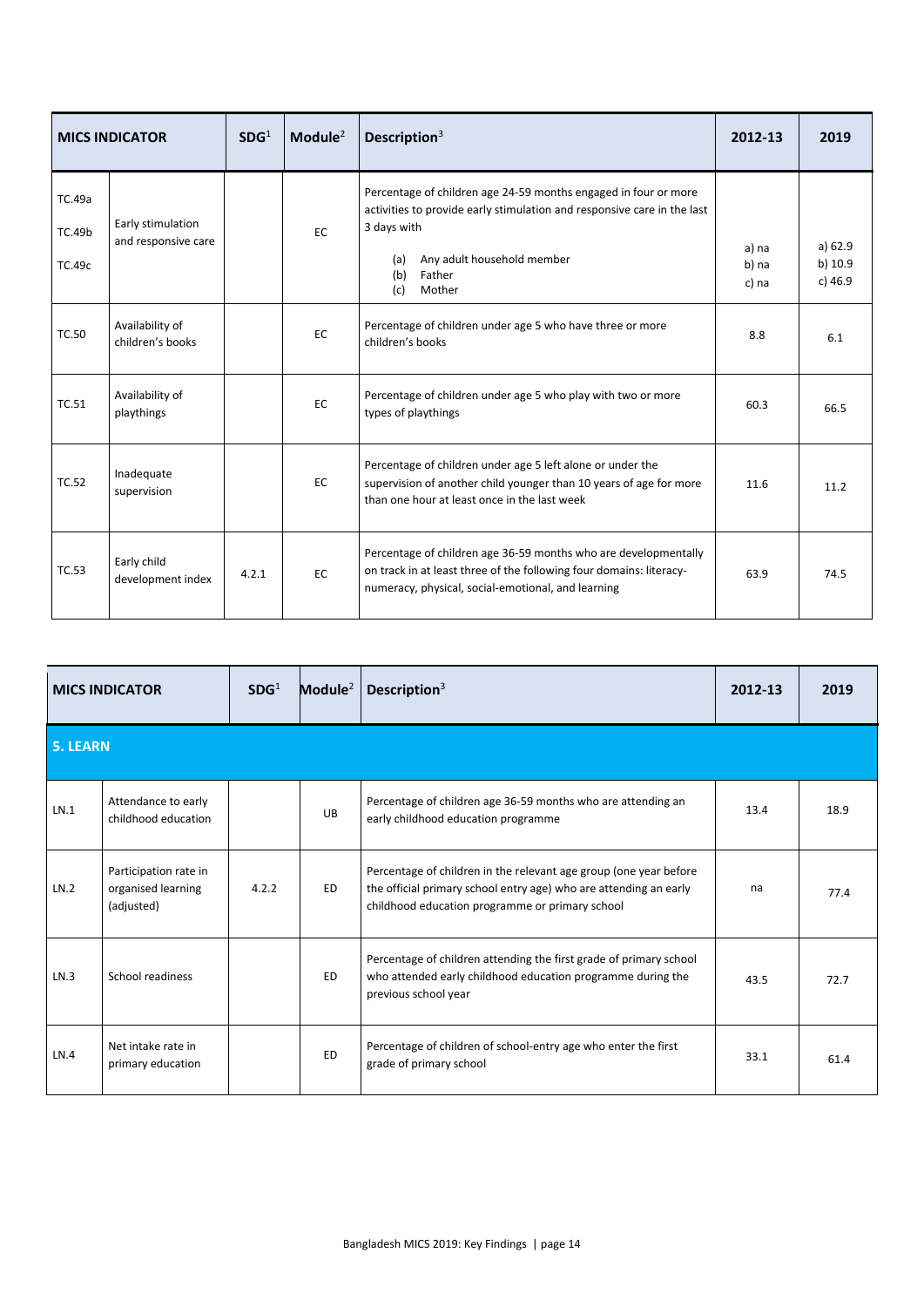|                         | <b>MICS INDICATOR</b>                                            | SDG <sup>1</sup> | Module $2$ | Description <sup>3</sup>                                                                                                                                                                                                                                                                                                                                                                           | 2012-13                     | 2019                            |
|-------------------------|------------------------------------------------------------------|------------------|------------|----------------------------------------------------------------------------------------------------------------------------------------------------------------------------------------------------------------------------------------------------------------------------------------------------------------------------------------------------------------------------------------------------|-----------------------------|---------------------------------|
| LN.5a<br>LN.5b<br>LN.5c | Net attendance ratio<br>(adjusted)                               |                  | <b>ED</b>  | Percentage of children of<br>primary school age currently attending primary <sup>16</sup> or<br>(a)<br>secondary school<br>lower secondary school age currently attending lower<br>(b)<br>secondary school or higher<br>upper secondary school age currently attending upper<br>(c)<br>secondary school or higher                                                                                  | a) 73.2<br>b) na<br>c) na   | a) 85.9<br>b) 57.8<br>$c)$ 48.1 |
| LN.Ga<br>LN.6b<br>LN.6c | Out-of-school rate                                               |                  | <b>ED</b>  | Percentage of children of<br>primary school age who are not attending early<br>(a)<br>childhood education, primary or lower secondary school<br>lower secondary school age who are not attending<br>(b)<br>primary school, lower or upper secondary school or<br>higher<br>(c)<br>upper secondary school age who are not attending<br>primary school, lower or upper secondary school or<br>higher | a) $26.8$<br>b) na<br>c) na | a) 6.4<br>b) 13.1<br>c) $31.5$  |
| LN.7a<br>LN.7b          | Gross intake rate to<br>the last grade                           |                  | <b>ED</b>  | Rate of children attending the last grade for the first time to<br>children at appropriate age to the last grade<br>Primary school<br>(a)<br>Lower secondary school<br>(b)                                                                                                                                                                                                                         | a)<br>na<br>b)<br>na        | a) 89.5<br>b) 84.8              |
| LN.8a<br>LN.8b<br>LN.8c | Completion rate                                                  |                  | <b>ED</b>  | Percentage of children age 3-5 years above the intended age for<br>the last grade who have completed that grade<br>Primary school<br>(a)<br>(b)<br>Lower secondary school<br>(c)<br>Upper secondary school                                                                                                                                                                                         | a) 79.5<br>b) na<br>c) na   | a) 82.6<br>b) 64.7<br>c) 29.4   |
| LN.9                    | <b>Effective transition</b><br>rate to lower<br>secondary school |                  | <b>ED</b>  | Percentage of children attending the last grade of primary school<br>during the previous school year who are not repeating the last<br>grade of primary school and in the first grade of lower secondary<br>school during the current school year                                                                                                                                                  | 94.7                        | 94.5                            |
| LN.10a<br>LN.10b        | Over-age for grade                                               |                  | <b>ED</b>  | Percentage of students attending in each grade who are 2 or more<br>years older than the official school age for grade<br>Primary school<br>(a)<br>(b) Lower secondary school                                                                                                                                                                                                                      | na<br>na                    | a) 9.0<br>b) 13.2               |

1

<sup>&</sup>lt;sup>16</sup> Primary school: 1-5 grades; Lower secondary school: 6-8 grades; upper secondary school: 9-10 grades; higher indicates 11-12 grades and above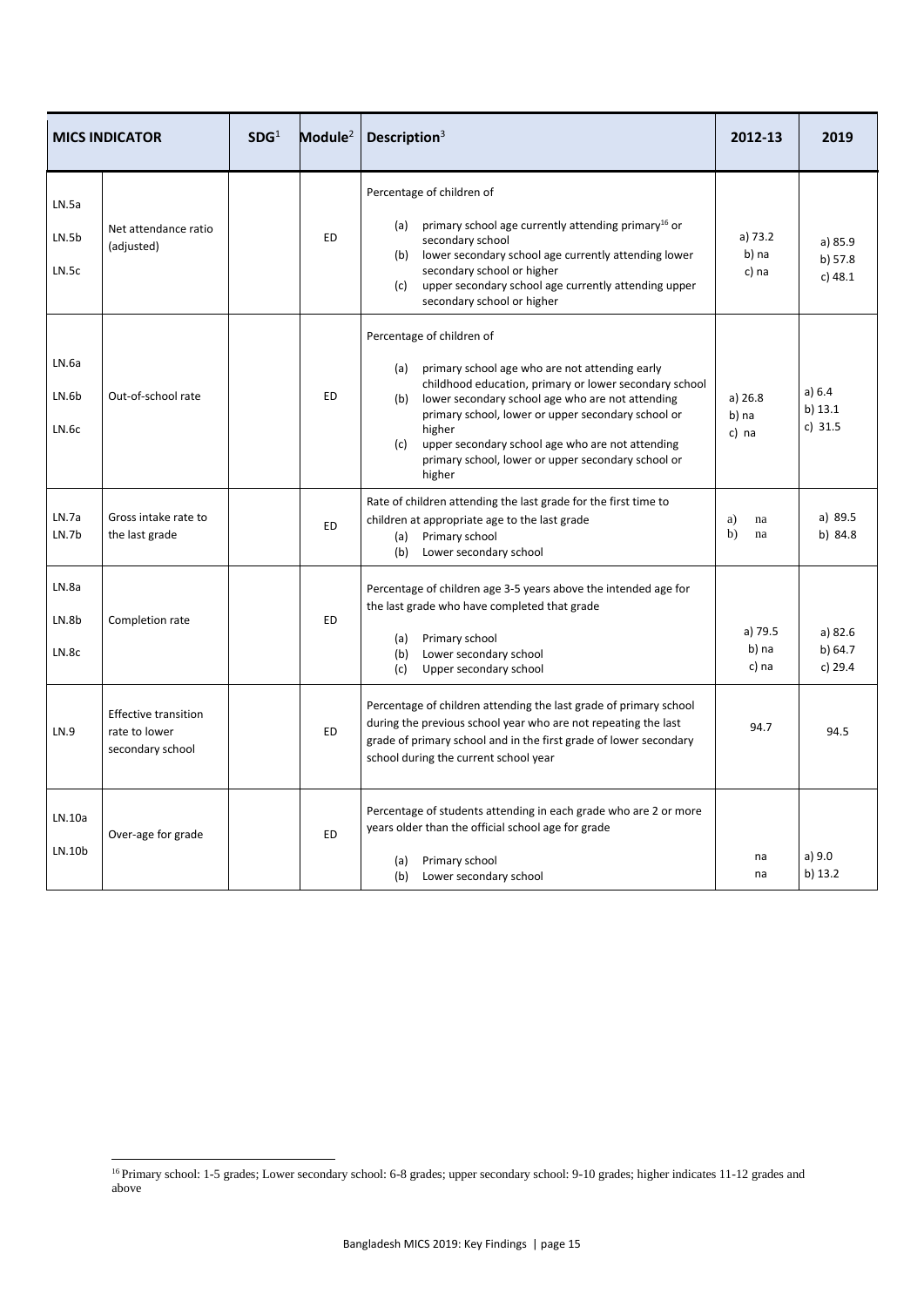|                            | <b>MICS INDICATOR</b>                                                                                  | SDG <sup>1</sup> | Module <sup>2</sup> | Description $3$                                                                                                                                                                                                                                                                           | 2012-13                                  |                      |                                 | 2019                         |
|----------------------------|--------------------------------------------------------------------------------------------------------|------------------|---------------------|-------------------------------------------------------------------------------------------------------------------------------------------------------------------------------------------------------------------------------------------------------------------------------------------|------------------------------------------|----------------------|---------------------------------|------------------------------|
|                            |                                                                                                        |                  |                     | Net attendance ratio (adjusted) for girls divided by net attendance<br>ratio (adjusted) for boys<br>organized learning (one year younger than the official<br>(a)<br>primary school entry age)<br>primary school<br>(b)<br>lower secondary school<br>(c)<br>(d)<br>upper secondary school | a)<br>b)<br>$\mathbf{c}$<br>$\mathbf{d}$ | na<br>na<br>na<br>na | a)<br>b)<br>c)<br>d)            | 1.04<br>1.06<br>1.26<br>1.24 |
|                            |                                                                                                        |                  |                     | Net attendance ratio (adjusted) for the poorest quintile divided by<br>net attendance ratio (adjusted) for the richest quintile<br>organized learning (one year younger than the official<br>(a)                                                                                          |                                          |                      | a)                              | 0.82                         |
|                            | <b>Education Parity</b><br>Indices<br>Gender<br>(a)<br>(b) Wealth<br>(c)<br>Area<br>(d)<br>Functioning | 4.5.1            | <b>ED</b>           | primary school entry age)<br>primary school<br>(b)<br>lower secondary school<br>(c)<br>(d)<br>upper secondary school                                                                                                                                                                      | a)<br>b)<br>$\mathbf{c})$<br>d)          | na<br>na<br>na<br>na | b)<br>$\mathbf{c})$<br>d)       | 0.92<br>0.58<br>0.45         |
|                            |                                                                                                        |                  |                     | Net attendance ratio (adjusted) for rural residents divided by net<br>attendance ratio (adjusted) for urban residents                                                                                                                                                                     |                                          |                      |                                 |                              |
| LN.11a<br>LN.11b<br>LN.11c |                                                                                                        |                  |                     | organized learning (one year younger than the official<br>(a)<br>primary school entry age)<br>primary school<br>(b)<br>lower secondary school<br>(c)<br>(d)<br>upper secondary school                                                                                                     | a)<br>b)<br>c)<br>d)                     | na<br>na<br>na<br>na | a)<br>b)<br>$\mathbf{c})$<br>d) | 0.96<br>1.00<br>0.92<br>0.89 |
| <b>LN11d</b>               |                                                                                                        |                  |                     | Foundational learning skill for girls divided by foundational learning<br>skills for boys                                                                                                                                                                                                 |                                          |                      | a)                              | 1.16                         |
|                            |                                                                                                        |                  |                     | reading age 7-14 years<br>a)<br>b)<br>numeracy age 7-14 years                                                                                                                                                                                                                             | na                                       |                      | b)                              | 1.08                         |
|                            |                                                                                                        |                  |                     | Foundational learning skill for the poorest quintile divided by<br>foundational learning skills for the richest quintile                                                                                                                                                                  |                                          |                      |                                 |                              |
|                            |                                                                                                        |                  |                     | reading age 7-14 years<br>(a)<br>(b)<br>numeracy age 7-14 years                                                                                                                                                                                                                           | na                                       |                      | a)<br>b)                        | 0.56<br>0.51                 |
|                            |                                                                                                        |                  |                     | Foundational learning skill for rural residents divided by<br>foundational learning skills for urban residents                                                                                                                                                                            | na                                       |                      | a)                              | 0.84                         |
|                            |                                                                                                        |                  |                     | reading age 7-14 years<br>(a)<br>(b)<br>numeracy age 7-14 years                                                                                                                                                                                                                           |                                          |                      | b)                              | 0.81                         |
|                            |                                                                                                        |                  |                     | Foundational learning skill for children with functional difficulties<br>divided by foundation learning skills for children without functional<br>difficulties                                                                                                                            | na                                       |                      | a)                              | 0.71                         |
|                            |                                                                                                        |                  |                     | reading age 7-14 years<br>(a)<br>(b) numeracy age 7-14 years                                                                                                                                                                                                                              |                                          |                      | b)                              | 0.80                         |
| LN.12                      | Availability of<br>information on<br>children's school<br>performance                                  |                  | PR                  | Percentage of children age 7-14 years attending schools who<br>provided student report cards to parents                                                                                                                                                                                   | na                                       |                      |                                 | 61.7                         |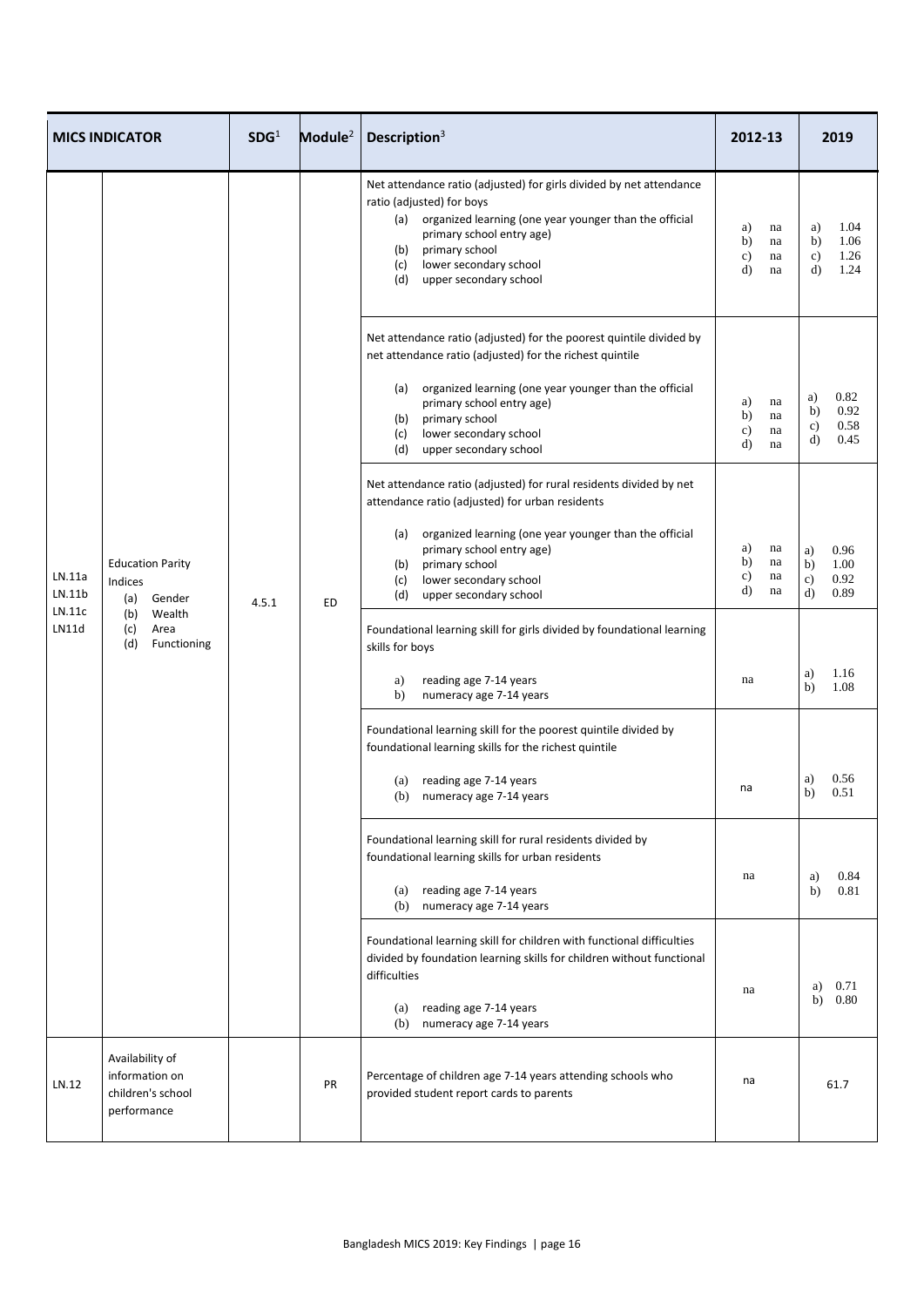|                                                | <b>MICS INDICATOR</b>                                          | SDG <sup>1</sup> | Module $2$ | Description <sup>3</sup>                                                                                                                                                                                                                                  | 2012-13 | 2019                            |
|------------------------------------------------|----------------------------------------------------------------|------------------|------------|-----------------------------------------------------------------------------------------------------------------------------------------------------------------------------------------------------------------------------------------------------------|---------|---------------------------------|
| LN.13                                          | Opportunity to<br>participate in school<br>management          |                  | PR         | Percentage of children age 7-14 years attending schools whose<br>school governing body is open to parental participation, as<br>reported by respondents                                                                                                   | na      | 66.4                            |
| LN.14                                          | Participation in school<br>management                          |                  | PR         | Percentage of children age 7-14 years attending school for whom<br>an adult household member participated in school governing body<br>meetings                                                                                                            | na      | 40.4                            |
| LN.15                                          | Effective participation<br>in school management                |                  | PR         | Percentage of children age 7-14 years attending school for whom<br>an adult household member attended a school governing body<br>meeting in which key education/financial issues were discussed                                                           | na      | 25.3                            |
| LN.16                                          | Discussion with<br>teachers regarding<br>children's progress   |                  | PR         | Percentage of children age 7-14 years attending school for whom<br>an adult household member discussed child's progress with<br>teachers                                                                                                                  | na      | 65.8                            |
| LN.17                                          | Contact with school<br>concerning teacher<br>strike or absence |                  | PR         | Percentage of children age 7-14 years attending school who could<br>not attend class due to teacher strike or absence and for whom an<br>adult household member contacted school representatives when<br>child could not attend class                     | na      | 23.9                            |
| LN.18                                          | Availability of books at<br>home                               |                  | PR         | Percentage of children age 7-14 years who have three or more<br>books to read at home                                                                                                                                                                     | na      | 3.7                             |
| LN.19                                          | Reading habit at home                                          |                  | FL.        | Percentage of children age 7-14 years who read books or are read<br>to at home                                                                                                                                                                            | na      | 93.3                            |
| LN.20                                          | School and home<br>languages                                   |                  | FL.        | Percentage of children age 7-14 years attending school whose<br>home language is used at school                                                                                                                                                           | na      | 99.1                            |
| LN.21                                          | Support with<br>homework                                       |                  | PR         | Percentage of children age 7-14 years attending school who have<br>homework and received help with homework                                                                                                                                               | na      | 59.1                            |
| LN.22a<br>LN.22b<br>LN.22c<br>LN.22d<br>LN.22e | Children with<br>foundational reading<br>and number skills     | 4.1.1            | FL.        | Percentage of children who successfully completed three<br>foundational reading tasks<br>Age 7-14<br>(a)<br>Age for grade 2/3<br>(b)<br>Attending grade 2/3<br>(c)<br>Percentage of children who successfully completed four<br>foundational number tasks | na      | a) 48.8<br>b) 20.2<br>c) $24.6$ |
| LN.22f                                         |                                                                |                  |            | Age 7-14<br>(a)<br>Age for grade 2/3<br>(b)<br>Attending grade 2/3<br>(c)                                                                                                                                                                                 | na      | a) 27.9<br>b) 9.8<br>$c)$ 12.6  |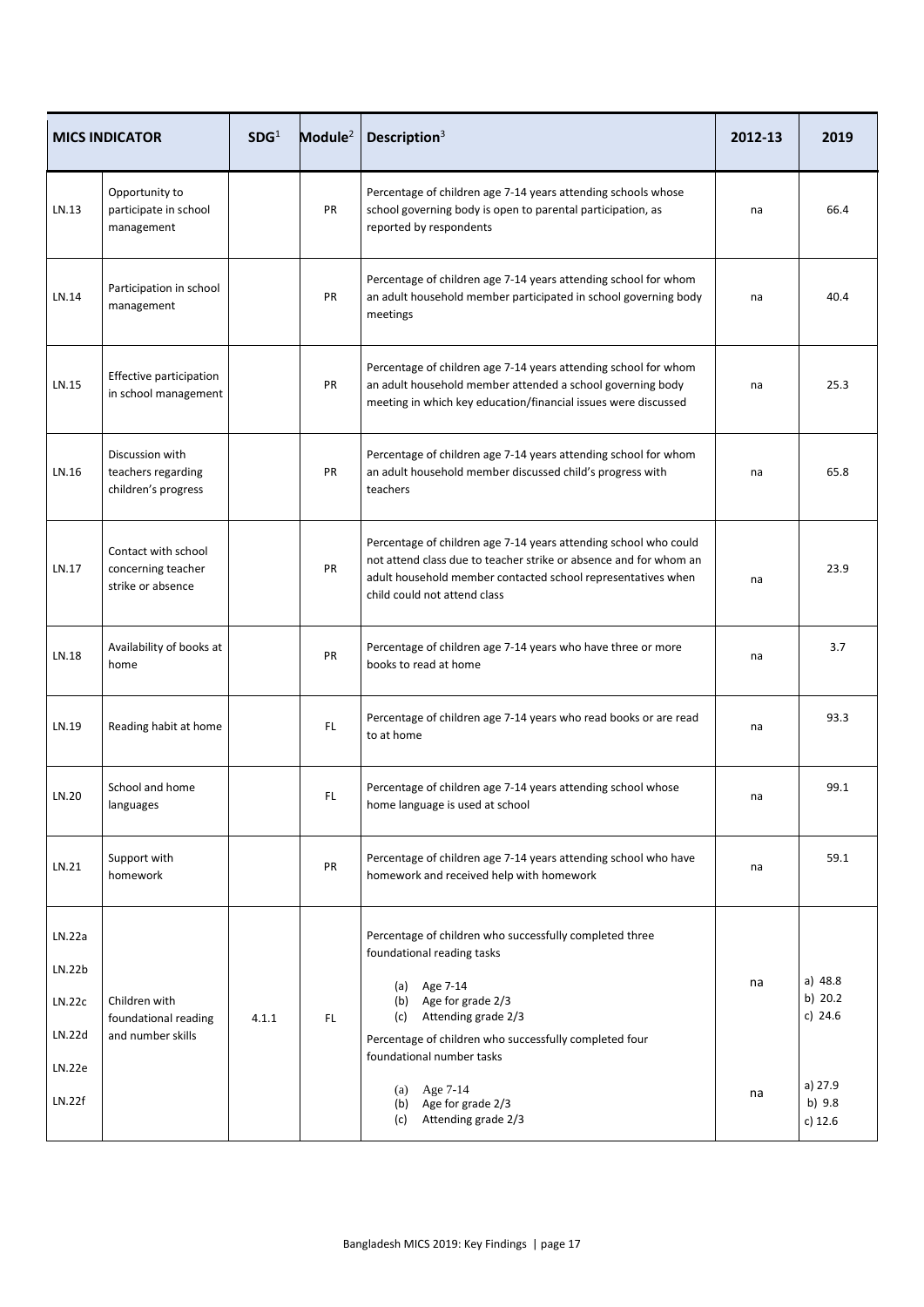| <b>MICS INDICATOR</b>                              |                                                   | SDG <sup>1</sup> | Module <sup>2</sup> | Description <sup>3</sup>                                                                                                                                                                                          | 2012-13            | 2019               |  |  |  |  |
|----------------------------------------------------|---------------------------------------------------|------------------|---------------------|-------------------------------------------------------------------------------------------------------------------------------------------------------------------------------------------------------------------|--------------------|--------------------|--|--|--|--|
| <b>6. PROTECTED FROM VIOLENCE AND EXPLOITATION</b> |                                                   |                  |                     |                                                                                                                                                                                                                   |                    |                    |  |  |  |  |
| <b>PR.1</b>                                        | Birth registration                                | 16.9.1           | <b>BR</b>           | Percentage of children under age 5 whose births are reported<br>registered with a civil authority                                                                                                                 | 37.0               | 56.2               |  |  |  |  |
| <b>PR.2</b>                                        | Violent discipline                                | 16.2.1           | $UCD - FCD$         | Percentage of children age 1-14 years who experienced any physical<br>punishment and/or psychological aggression by caregivers in the<br>past one month                                                           | 82.3               | 88.8               |  |  |  |  |
| <b>PR.3</b>                                        | Child labour                                      | 8.7.1            | <b>CL</b>           | Percentage of children age 5-17 years who are involved in child<br>labor <sup>17</sup>                                                                                                                            | na                 | 6.8                |  |  |  |  |
| PR.4a<br>PR.4b                                     | Child marriage                                    | 5.3.1            | MA                  | Percentage of women age 20-24 years who were first married<br>before age 15<br>(a)<br>before age 18<br>(b)                                                                                                        | a) 18.1<br>b) 52.3 | a) 15.5<br>b) 51.4 |  |  |  |  |
| <b>PR.5</b>                                        | Young people age 15-19<br>years currently married |                  | <b>MA</b>           | Percentage of women age 15-19 years who are married                                                                                                                                                               | 34.3               | 32.9               |  |  |  |  |
| <b>PR.6</b>                                        | Polygyny                                          |                  | MA                  | Percentage of women age 15-49 years who are in a polygynous<br>union                                                                                                                                              | 4.2                | 3.1                |  |  |  |  |
| PR.7a<br>PR.7b                                     | Spousal age difference                            |                  | MA                  | Percentage of women who are married and whose spouse is 10 or<br>more years older,<br>(a) among women age 15-19 years,<br>(b) among women age 20-24 years                                                         | a) 20.4<br>b) 21.8 | a) 30.8<br>b) 27.9 |  |  |  |  |
| PR.12                                              | Experience of robbery<br>and assault              |                  | <b>VT</b>           | Percentage of women age 15-49 years who experienced physical<br>violence of robbery or assault within the last 12 months                                                                                          | na                 | 3.8                |  |  |  |  |
| PR.13                                              | Crime reporting                                   | 16.3.1           | VT                  | Percentage of women age 15-49 years experiencing physical<br>violence of robbery and/or assault in the last 12 months and<br>reporting the last incidences of robbery and/or assault experienced<br>to the police | na                 | 10.2               |  |  |  |  |
| PR.14                                              | Safety                                            | 16.1.4           | VT                  | Percentage of women age 15-49 years feeling safe walking alone in<br>their neighbourhood after dark                                                                                                               | na                 | 74.8               |  |  |  |  |

<sup>1</sup>  $<sup>17</sup>$  Child labourers are defined as children involved in economic activities or in household chores above the age-specific thresholds. While</sup> the concept of child labour includes exposure to hazardous working conditions, and this is collected in MICS and was previously included the reported indicator, the present definition, which is also used for SDG reporting, does not include children who are working under hazardous conditions.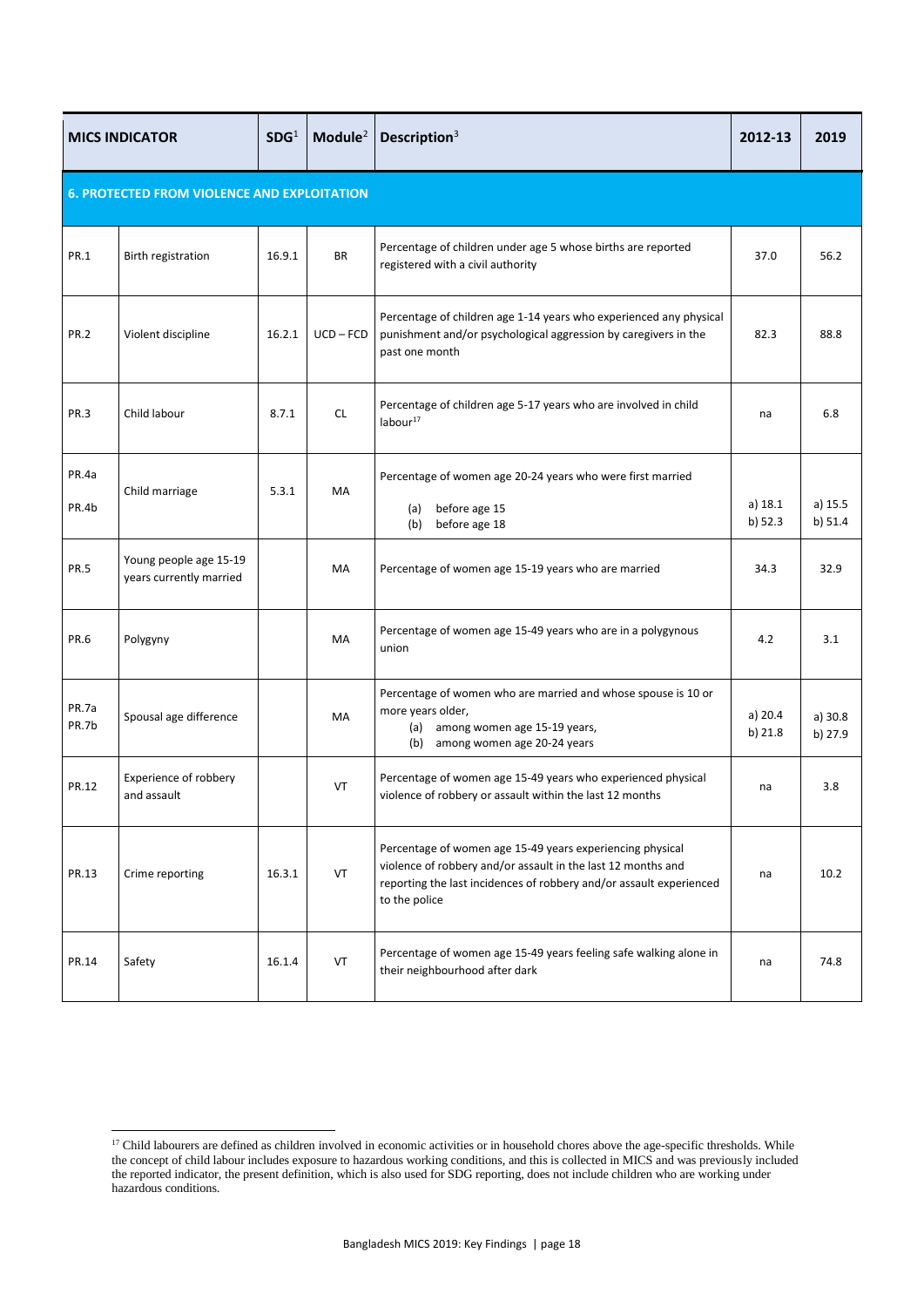|       | <b>MICS INDICATOR</b>                  | SDG <sup>1</sup> | Module $2$ | Description $3$                                                                                                                                                                                                                                                                                                         | 2012-13 | 2019 |
|-------|----------------------------------------|------------------|------------|-------------------------------------------------------------------------------------------------------------------------------------------------------------------------------------------------------------------------------------------------------------------------------------------------------------------------|---------|------|
| PR.15 | Attitudes towards<br>domestic violence |                  | DV         | Percentage of women age 15-49 years who state that a husband is<br>justified in hitting or beating his wife in at least one of the following<br>circumstances: (1) she goes out without telling him, (2) she neglects<br>the children, (3) she argues with him, (4) she refuses sex with him,<br>(5) she burns the food | na      | 25.4 |

| <b>MICS INDICATOR</b>                   |                                                        | SDG <sup>1</sup> | Module <sup>2</sup> | Description $3$                                                                                                                                                       | 2012-13 | 2019 |  |  |  |  |  |
|-----------------------------------------|--------------------------------------------------------|------------------|---------------------|-----------------------------------------------------------------------------------------------------------------------------------------------------------------------|---------|------|--|--|--|--|--|
| 7. LIVE IN A SAFE AND CLEAN ENVIRONMENT |                                                        |                  |                     |                                                                                                                                                                       |         |      |  |  |  |  |  |
| WS.1                                    | Use of improved drinking<br>water sources              |                  | <b>WS</b>           | Percentage of household members using improved sources of<br>drinking water                                                                                           | 97.9    | 98.5 |  |  |  |  |  |
| <b>WS.2</b>                             | Use of basic drinking<br>water services                | 1.4.1            | <b>WS</b>           | Percentage of household members using improved sources of<br>drinking water either in their dwelling/yard/plot or within 30<br>minutes round trip collection time     | na      | 98.0 |  |  |  |  |  |
| WS.3                                    | Availability of drinking<br>water                      |                  | <b>WS</b>           | Percentage of household members with a water source that is<br>available when needed                                                                                  | 74.2    | 96.9 |  |  |  |  |  |
| WS.4                                    | Faecal contamination of<br>source water                |                  | <b>WQ</b>           | Percentage of household members whose source water was tested<br>and with E. coli contamination in source water                                                       | 41.7    | 40.3 |  |  |  |  |  |
| WS.5                                    | Faecal contamination of<br>household drinking<br>water |                  | <b>WQ</b>           | Percentage of household members whose household drinking water<br>was tested and with E. coli contamination in household drinking<br>water                            | 61.7    | 81.9 |  |  |  |  |  |
| <b>WS.6</b>                             | Use of safely managed<br>drinking water services       | 6.1.1            | $WS - WQ$           | Percentage of household members with an improved drinking water<br>source on premises, whose source water was tested and free of E.<br>coli and available when needed | 52.8    | 47.9 |  |  |  |  |  |
| <b>WS.7</b>                             | Handwashing facility<br>with water and soap            | 1.4.1 &<br>6.2.1 | <b>HW</b>           | Percentage of household members with a handwashing facility<br>where water and soap or detergent are present                                                          | 59.1    | 74.8 |  |  |  |  |  |
| WS.8                                    | Use of improved<br>sanitation facilities               | 3.8.1            | <b>WS</b>           | Percentage of household members using improved sanitation<br>facilities                                                                                               | 76.9    | 84.6 |  |  |  |  |  |
| WS.9                                    | Use of basic sanitation<br>services                    | 1.4.1 &<br>6.2.1 | <b>WS</b>           | Percentage of household members using improved sanitation<br>facilities which are not shared                                                                          | na      | 64.4 |  |  |  |  |  |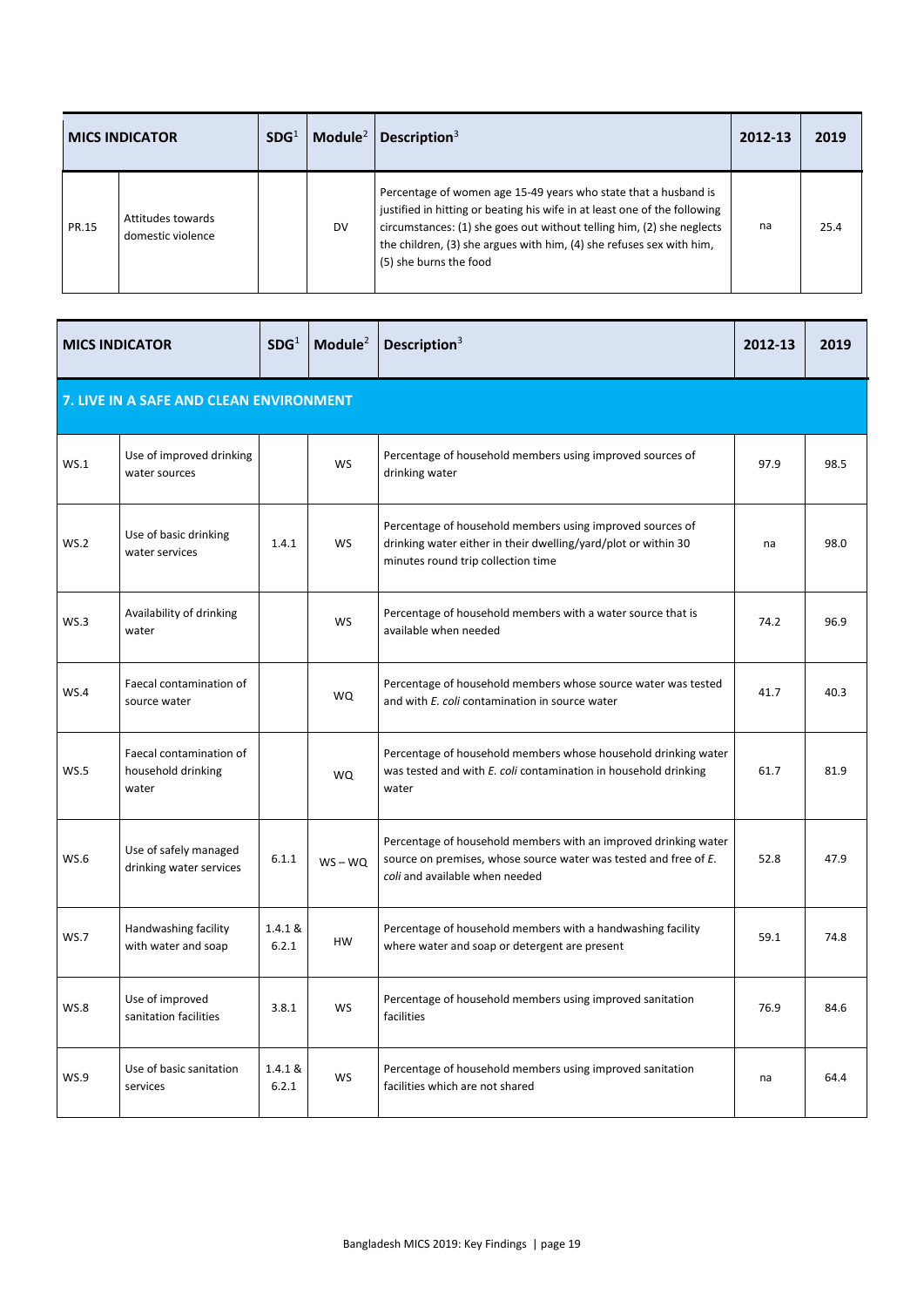|              | <b>MICS INDICATOR</b>                                                                                      | SDG <sup>1</sup> | Module $2$ | Description $3$                                                                                                                                                                    | 2012-13 | 2019 |
|--------------|------------------------------------------------------------------------------------------------------------|------------------|------------|------------------------------------------------------------------------------------------------------------------------------------------------------------------------------------|---------|------|
| WS.10        | Safe disposal in situ of<br>excreta from on-site<br>sanitation facilities                                  | 6.2.1            | <b>WS</b>  | Percentage of household members with an improved sanitation<br>facility that does not flush to a sewer and with waste never emptied<br>or emptied and buried in a covered pit      | na      | 90.7 |
| WS.11        | Removal of excreta for<br>treatment off-site                                                               | 6.2.1            | <b>WS</b>  | Percentage of household members with an improved sanitation<br>facility that does not flush to a sewer and with waste removed by a<br>service provider for treatment off-site      | na      | 1.5  |
| WS.12        | Menstrual hygiene<br>management                                                                            |                  | UN         | Percentage of women age 15-49 years reporting menstruating in<br>the last 12 months and using menstrual hygiene materials with a<br>private place to wash and change while at home | na      | 93.9 |
| WS.13        | <b>Exclusion from activities</b><br>during menstruation                                                    |                  | UN         | Percentage of women age 15-49 years reporting menstruating in<br>the last 12 months who did not participate in social activities, school<br>or work due to their last menstruation | na      | 7.9  |
| <b>WS.S1</b> | Arsenic contamination of<br>source drinking water 10<br>ppb (WHO standard)                                 | 6.1.1            | WS         | Percentage of household population with Arsenic in source water<br>containing over 10 ppb Arsenic concentration                                                                    | 25.5    | 18.6 |
| <b>WS.S2</b> | Arsenic contamination of<br>source drinking water<br>10ppb (GoB standard)                                  | 6.1.1            | <b>WS</b>  | Percentage of household population with Arsenic in source water<br>containing over 50 ppb Arsenic concentration                                                                    | 12.5    | 11.8 |
| WS.S3        | Arsenic contamination of<br>household drinking<br>water 10ppb (WHO<br>standard)                            | 6.1.1            | <b>WS</b>  | Percentage of household population with Arsenic in household<br>drinking water containing over 10 ppb Arsenic concentration                                                        | 24.8    | 16.7 |
| WS.S4        | Arsenic contamination of<br>household drinking<br>water 50ppb (GoB<br>standard)                            | 6.1.1            | <b>WS</b>  | Percentage of household population with Arsenic in household<br>drinking water containing over 50 ppb Arsenic concentration                                                        | 12.4    | 10.6 |
| <b>WS.S5</b> | Safely managed drinking<br>water services adjusted<br>for arsenic<br>contamination 10ppb<br>(WHO standard) | 6.1.1            | <b>WS</b>  | Percentage of household members with an improved drinking water<br>source located on premises, free of E. coli, available when needed<br>and <= 10 ppb arsenic                     | na      | 39.1 |
| WS.S6        | Safely managed drinking<br>water services adjusted<br>for arsenic<br>contamination 50ppb<br>(GoB standard) | 6.1.1            | WS         | Percentage of household members with an improved drinking water<br>source located on premises, free of E. coli, available when needed<br>and <= 50 ppb arsenic                     | na      | 42.6 |